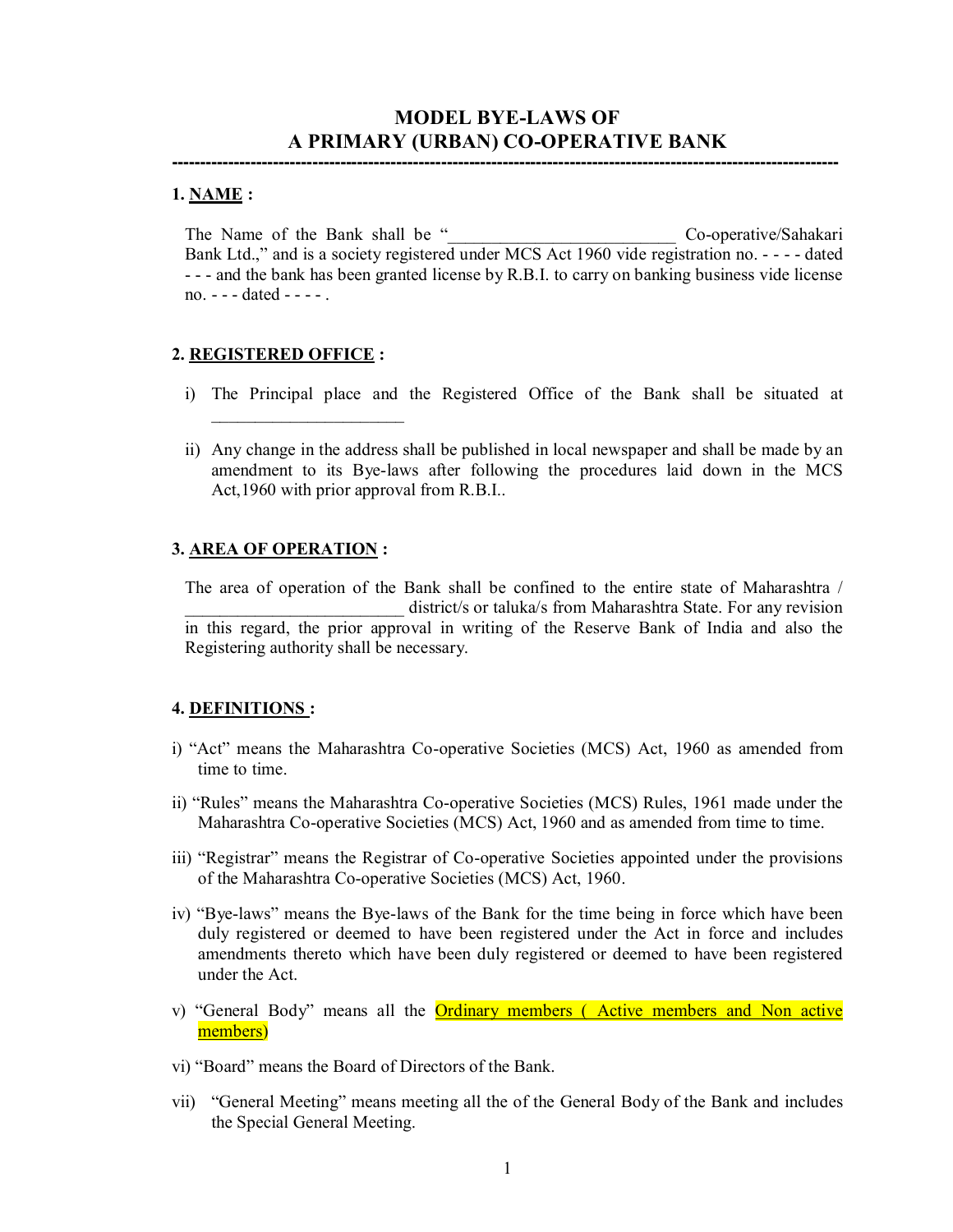- viii) 'Chief Executive Officer' means the highest executive authority in the bank as may be described by any other name such as General Manager, Managing Director etc and who shall be ex-officio functional director of the board .
- ix) 'Person' means an adult individual, competent to contract under Section 11 of the Indian Contract Act, 1872 ( 9 of 1872), proprietary concern in proprietor's individual capacity, partnership firm duly registered under the Indian Partnership Act, 1932, Hindu undivided family formed under Hindu Law, company or any other body corporate constituted under the law for the time being in force, society registered under the Societies Registration Act of 1860, and State Government and Public Trust registered under any law for the time being in force for registration of such trusts subject to amendment in the Act.
- x) 'Officer' means a Chairman, Vice-Chairman, Chief Executive Officer, Members of the Board, Liquidator, an Administrator appointed under Act and includes any other person empowered under Maharashtra Co-operative Societies (MCS) Act, 1960 or the Rules or the Bye-laws to give direction in regard to business of the Bank.
- xi) "Ordinary Member" means a person joining in the application for the registration of a Co-operative Bank and includes a person admitted to ordinary membership after such registration in accordance with the provisions of this Act, the Rules and the Bye-laws.
- xii) "Nominal" member means a person who has been admitted as a nominal member under the Bye-laws of the Bank.
- xiii) "Active Member" means one who participates in the affairs of the bank and utilizes the minimum level of services or products of that bank as may be prescribed in the Byelaws of the Bank.
- xiv) "Associate Member" means a member, who holds a share in the Bank jointly with the other, but whose name does not stand first in the Share Certificate of the Bank.
- xv) "Co-operative Society" means a Co-operative society registered or deemed to be registered under the MCS Act.
- xvi) "Federal Co-operative" means a federation / association of Co-operative societies registered under the Act and whose membership is available only to a Co-operative society which undertakes Banking business.
- xvii) "Co-operative Bank' means a co-operative society which undertakes Banking business and registered / deemed to be registered under Maharashtra Cooperative Societies Act and / or licensed or deemed to be licenced under the Banking Regulation Act, 1949 (AACS).
- xviii) "Reserve Bank", means the Reserve Bank of India constituted under the RBI Act, 1934 (2 of 1934).
- xix) "Deposit Insurance Corporation" means the Deposit Insurance and Credit Guarantee Corporation established under Sec. 3 of the Deposit Insurance Corporation Act, 1961.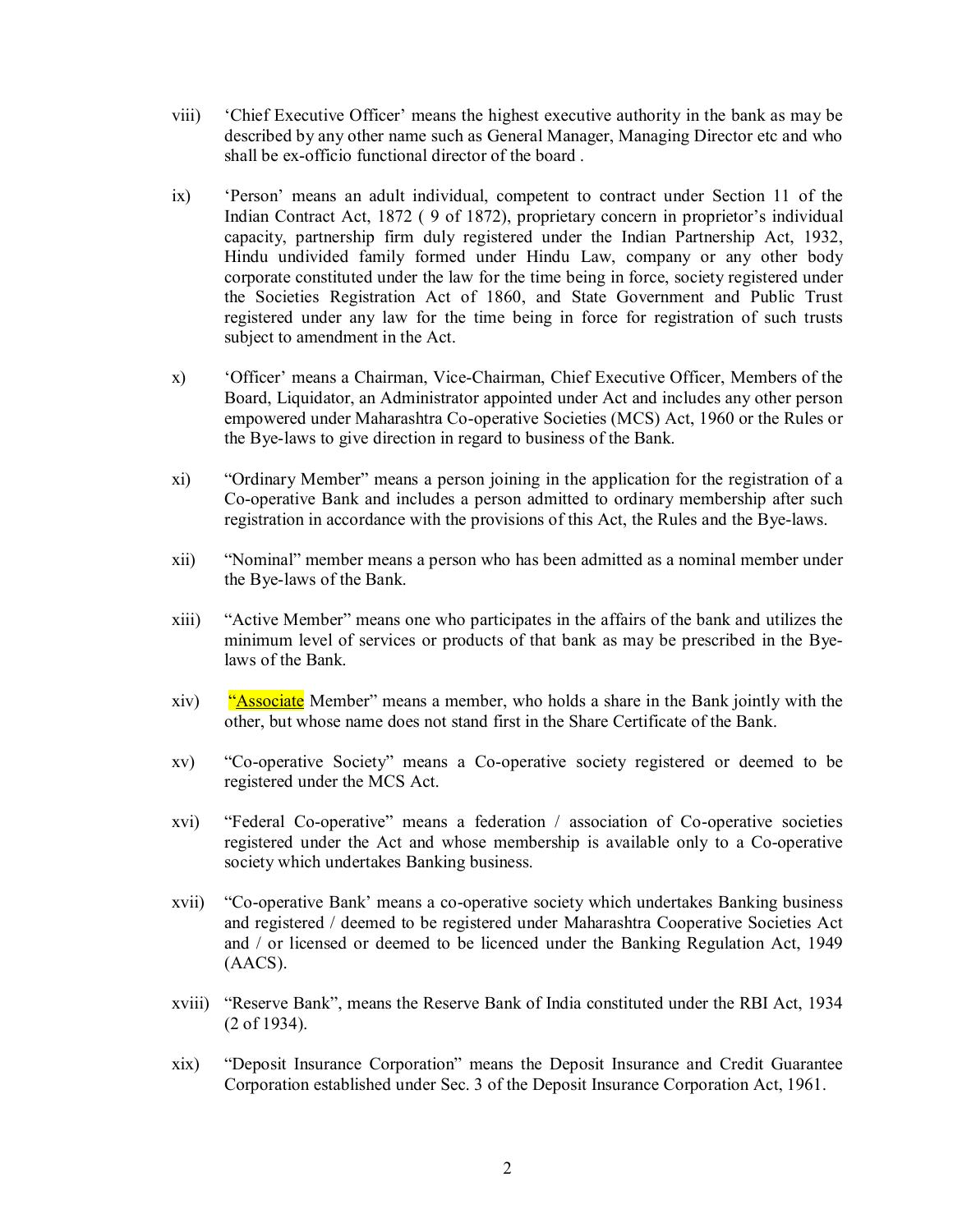- xx) "Defaulter" means a member who commits a default u/s **73CA** of Maharashtra Cooperative Societies Act 1960.
- xxi) "Willful Defaulter" means a member who commits default as per the directives and guidelines issued by the Reserve Bank of India from time to time.
- xxii) "Co-operative Year" means the period from 1st of April to 31st March.
- xxiii) "Area of Operation" means the area from which the persons can be admitted as members of the Bank.
- xxiv) "Co-operative Principles" means the Co-operative principles.
- xxv) "State Government" means the 'Government of Maharashtra'.
- xxvi) "Employee" means an individual who is engaged in the employment of the Bank under contractual relationship with the Bank as an employer.
- xxvii) "Notification" means a notification published in the official gazette of the Government.
- xxviii) "BANK" means Bank Ltd.
- xxix) B.R.Act means Banking Regulation Act 1949, as applicable to Co-operative Societies.
- xxx) Functional directors means and includes a Managing Director or a Chief Executive Officer by whatever designation called or any of the head of the Department of the concerned society, nominated by the Board of Directors .

#### **5. OBJECTS :**

The Principal object of the Bank is to ensure the security of the depositors of the bank and promote the interests of all its members to attain their social and economic betterment through self-help and mutual aid in accordance with the co-operative principles, to carry out following functions.

- i) To encourage thrift, self help and mutual co-operation amongst the members.
- ii) To accept deposits of money from the public, repayable on demand or otherwise and withdrawable by cheque, draft, order or otherwise for the purpose of lending or investment.
- iii) To borrow or raise money.
- iv) To lend or to advance fund based or non fund based facility either with or without security to members and others as permitted by the Registrar/Reserve Bank of India.
- v) To draw make, accept, co accept, discount, buy, sell, collect and deal in bills of exchange, hundies, promissory notes, coupons, drafts, bills of lading, railway receipts, warrants, certificates, scrips and other instruments and other securities whether transferable or negotiable or not.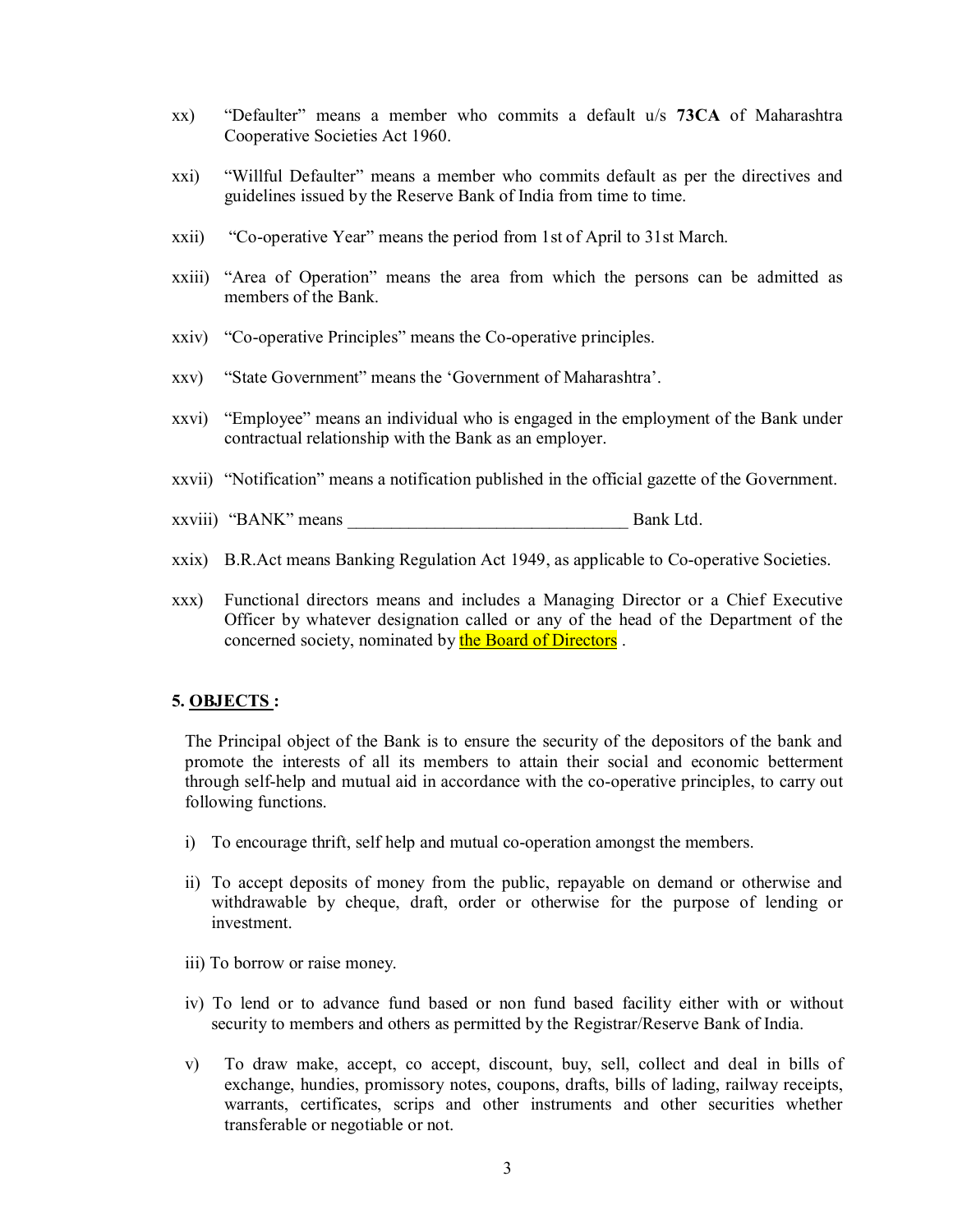- vi) To grant and to issue letter of credit, travelers cheques and circular notes.
- vii) To buy and sell Gold, Silver, Bullion and other species and foreign exchange including foreign Bank notes and to undertake foreign exchange business with the permission of Reserve Bank of India.
- viii) To acquire, to hold, to issue on commission, to underwrite and to deal in stocks, funds, shares, debentures, debenture stock, bonds, obligations, securities and investment of all kinds.
- ix) To purchase and to sell Bonds, Shares, Debentures, Scrips or other forms of securities on behalf of constituents.
- x) To receive all kinds of bonds, scrips, valuables on deposit or for safe custody or otherwise.
- xi) To provide safe deposit vaults and ancillary services.
- xii) To collect and transmit money and securities.
- xiii) To negotiate loans and advances.
- xiv) To carry on and to transact every kind of guarantee and indemnity business on behalf of constituents.
- xv) To effect, to insure, to guarantee, to underwrite, to participate in managing and carrying out any issue, whether public or private, of shares, stocks, bonds, debentures, debenture stocks or other loans of any State, Municipal Corporation, company, corporation or association and to lend money for the purpose of any such issue,
- xvi) To acquire, to sell, to construct, to maintain and to alter any Building of the Bank or work necessary or convenient for the purpose of the Bank and also to acquire, hold and deal in property or title, right, interest, in such property which may form security / part of security or connected with security for any loans and advances.
- xvii) To manage, to sell and to realize any property which may come into possession of the Bank in full satisfaction or part satisfaction of any of its claims.
- xviii) To provide for Cooperative & Banking education & training to its member.
- xix) To open branches, extension counters, pay offices, ATM centers, any other office with permission of the Reserve Bank of India wherever necessary within the area of operation of the Bank so as to provide Banking and other services to the public.
- xx) To acquire, to manage and to undertake the whole or part of the business of any other co-operative society with the prior permission of Registrar and Reserve Bank of India.
- xxi) To establish, to support or to aid in establishment and support of association, institution, funds, trusts of members, employees /ex-employees of the Bank or their dependents or connection of such persons and to grant pension and allowances and making payment towards insurance, subscribing to or guaranteeing money for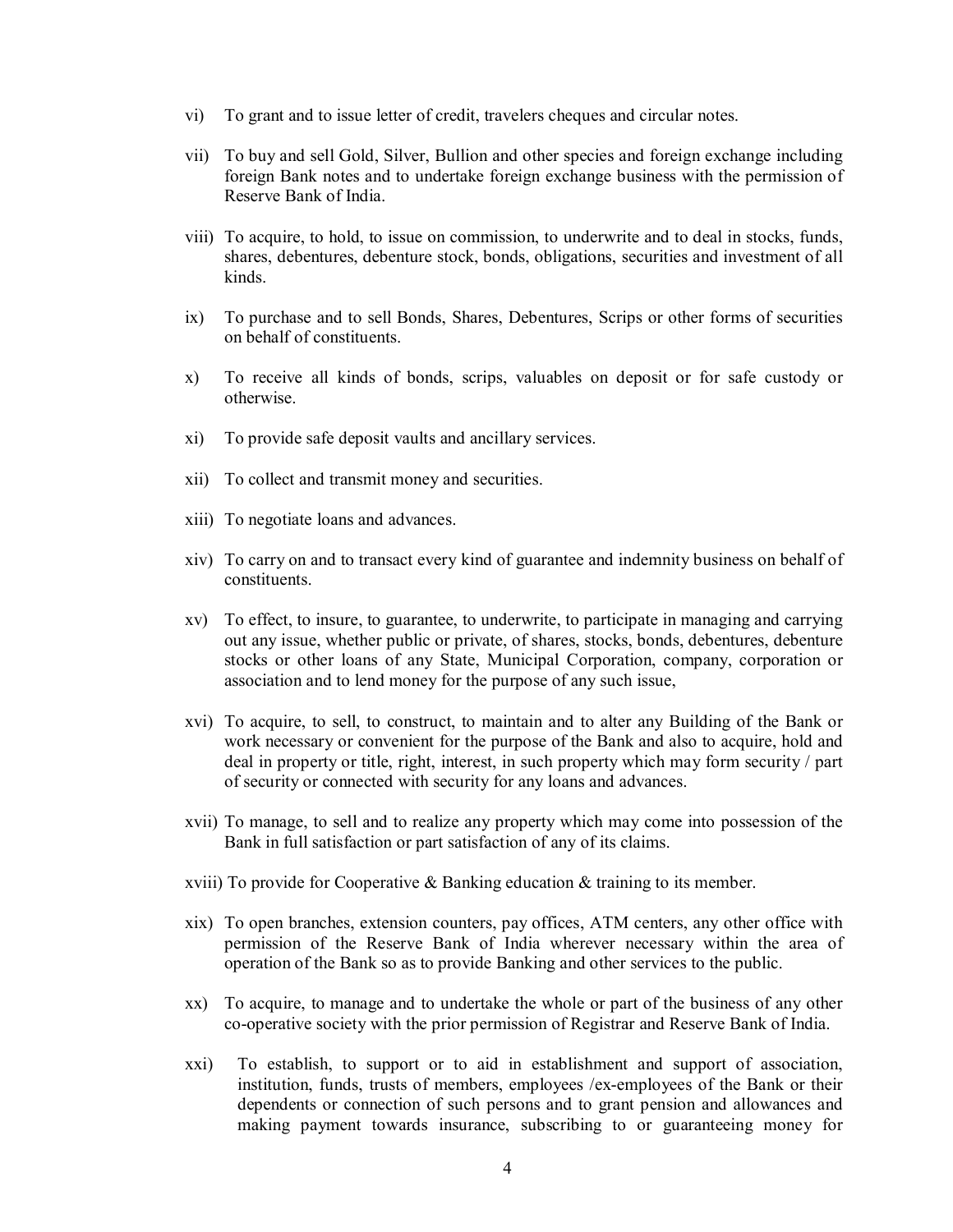charitable or benevolent object or exhibition or for any public general or useful objects and to undertake and execute trusts, undertake administration or estates as Executor, Trustee or otherwise.

- xxii) To prepare and to finance schemes for the betterment of the financial condition of the members.
- xxiii) To provide financial and technical assistance to Small Scale and Cottage Industries and to help self-employed persons for setting up their own business.
- xxiv) To enter into participation, consortium arrangement / arrangements with any other Bank or Banks or financial institutions with the object of making loans and advances with the permission of Reserve Bank of India wherever necessary.
- xxv) To do any other form of business as specified in clause (1) of section 6 of the Banking Regulation Act, 1949 ( as applicable to the Co-operative Societies).
- xxvi) To act as agents for collection of monies of various Government, quasi Government and Statutory Bodies.
- xxvii) To grant loans to Co-operative Housing Societies for temporary period pending reimbursement from Maharashtra Co-operative Housing Finance Society Ltd., LIC, Government, Semi-Government institutions or other financing agencies with the prior permission of the Registering Authority and / or to grant loans to such societies on project basis as may be permitted by the Reserve Bank of India / the Registrar as applicable.
- xxviii) To undertake any other form of business which the State Government may specify as a form of business in which it is lawful for a co-operative Banking institution to engage.
- xxix) To provide all financial, technical, legal data based services, computer based and allied services to members, depositors, customers, public institutions, Banks and associate concerns.
- xxx) To undertake insurance business as corporate agents / on referral basis.
- xxxi) To promote one or more subsidiary organization which may be registered under any law for the time being in force for the furtherance of its stated objects with permission of the Reserve Bank of India.
- xxxii) To engage in Credit / Debit cards business with the permission of Reserve Bank of India.
- xxxiii) To do Merchant Banking and to act as a Depositary Participant for D'mat services, with the permission of Reserve Bank of India.
- xxxiv) To merge, takeover, acquire Banks, co-operative Banks with similar objects with the permission of Reserve Bank of India and the Registrar.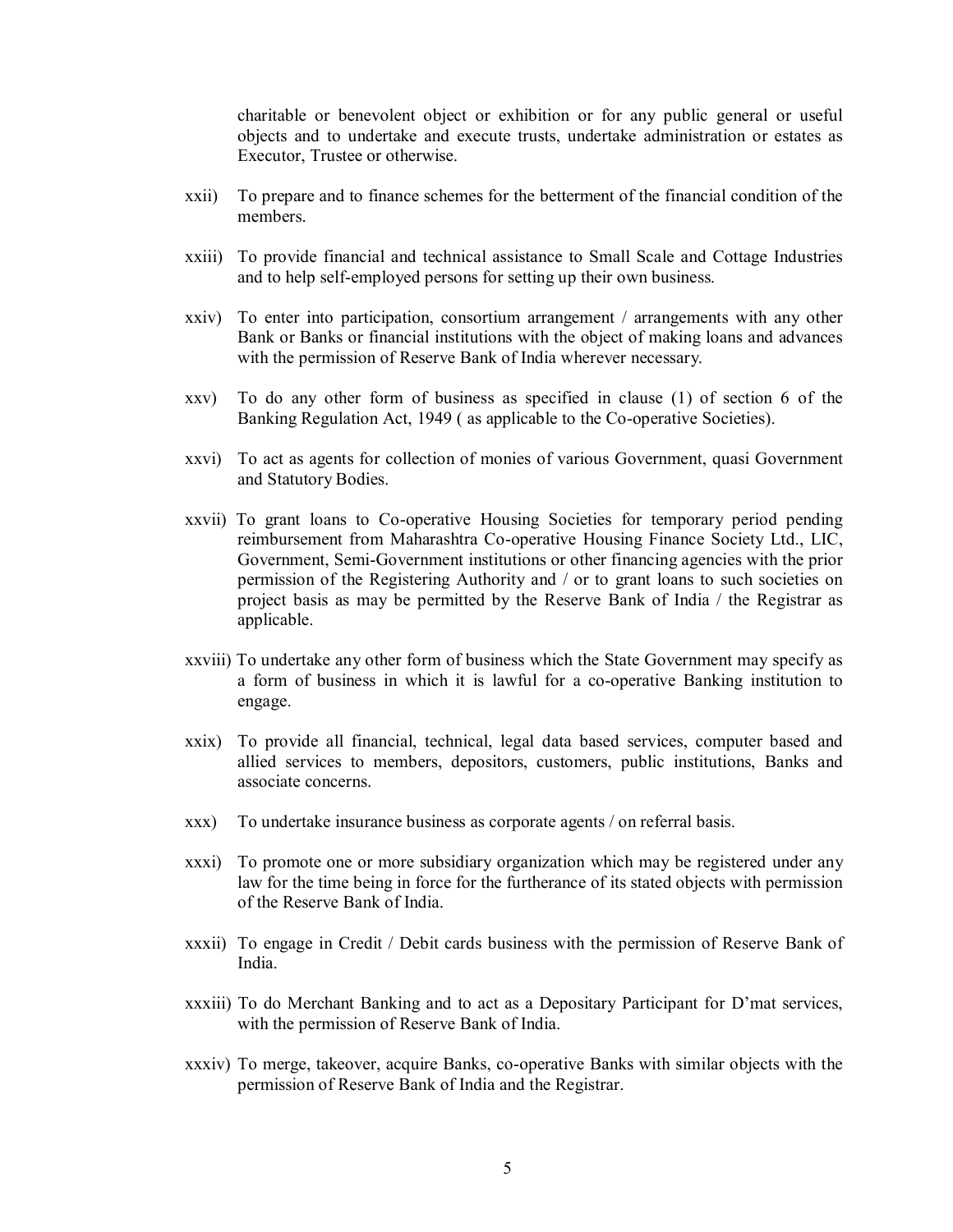- xxxv) To do all such other things as are incidental and conducive to the promotion or advancement of objects and the business of the Bank.
- xxxvi) To do any other business as permitted by Reserve Bank of India.

## **6. FUNDS :**

a) Funds may be raised by the following means :-

- i) Share Capital of any type.
- ii) Entrance Fees.
- iii) Subscriptions.
- iv) Deposits.
- v) Loans.
- vi) Donations, Grants-in-aid, Subsidies and Contributions.
- vii) Profit.
- viii) External Commercial Borrowings (ECB).
- ix) Floating Secured / Unsecured Bonds.
- x) Refinance / Letter of Credit.

xi) Issue of non – convertible debentures or other instruments as permitted by the Reserve Bank of India.

xii) Any other means as may be permitted by Reserve Bank of India, and / or the Registrar from time to time.

b) The funds of the Bank shall be utilized to achieve the objects of the Bank.

# **7. MAXIMUM BORROWING LIMIT :**

The maximum borrowing limit of the Bank during any financial year shall be regulated in accordance with the provision of the Act & Rules or as per the permission from Registrar.

# **8. SHARES :**

The authorized share capital of the Bank is Rs. \_\_\_\_\_\_\_\_\_\_\_\_\_\_\_\_\_\_\_ (Rs. \_\_\_\_\_\_\_\_\_\_\_\_\_\_ Only) divided into shares of Rs.1000/- each.

#### **9. MEMBERSHIP:**

The Bank shall have following categories of members : a) Ordinary Members. i) Active Members ii) Non-active Members b) Nominal Members. c) Associate Members.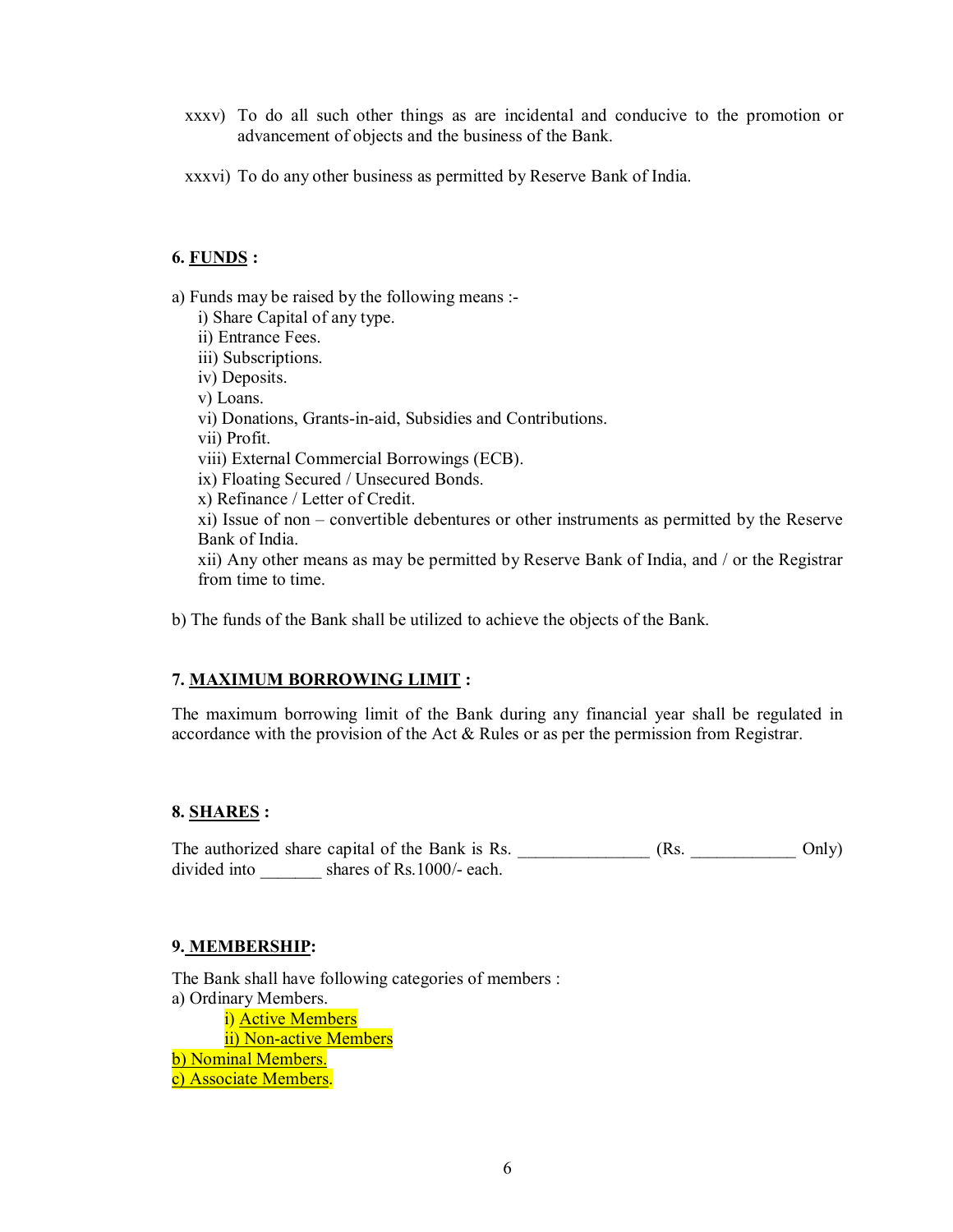## **10. ORDINARY MEMBER:**

- i) Any person who resides or is engaged in any occupation, profession or business within the area of operation of the Bank and he shall have any type of account with a minimum credit **balance of Rs.500/- and** who genuinely needs the services provided by the Bank and the Bank is capable and in a position to fulfill his needs and whose business, occupation does not conflict with that of the Bank may be admitted as an Ordinary member.
- ii) No person shall be admitted as an ordinary member of the Bank except the following, namely :

a) An individual, competent to contract under section 11 of the Indian Contract Act, 1872,

b) Proprietary concern in proprietor's individual capacity,

c) Partnership firm duly registered under the Indian Partnership Act, 1932,

d) Hindu undivided family.

e) Company or any other body corporate constituted under the law for the time being in force,

f) Local authority,

g) Public Trust registered under any law for the time being in force for registration of such trust.

h) Such class or classes of persons or association of persons as may be permitted by the Registrar having regard to the nature and activities of persons or association of persons or a society.

- iii) State / Central Government.
- iv) No employee of the Bank shall be eligible to become ordinary member of the Bank. Existing employee member shall cease to be a member with immediate effect.
- v) No cooperative society shall be eligible to become member of the bank.

# **11. CONDITIONS FOR AN ORDINARY MEMBERSHIP :**

- i) An applicant will be enrolled as an ordinary member upon fulfilling the following conditions if he :
	- a) Has applied in writing in the prescribed format.
	- b) Has paid admission fee of Rs.100/- or as may be stipulated by the Board of Directors from time to time and paid at least value of one share of the Bank.
	- c) Has fulfilled all other conditions laid down in the Act, the Rules and the Bye-laws.
- ii) The Board of Directors of the Bank approves his application to admit as a member.
- iii) No person shall be eligible for admission as a member of the Bank if he :
	- a) Has not attained the age of **18** years,
	- b) Has been adjudged by a competent court to be an insolvent or an undischarged insolvent,

c) Has been sentenced for any offence, other than offence of a political character or an offence not involving moral turpitude and dishonesty and a period of 5 years has not elapsed from the date of expiry of the sentence.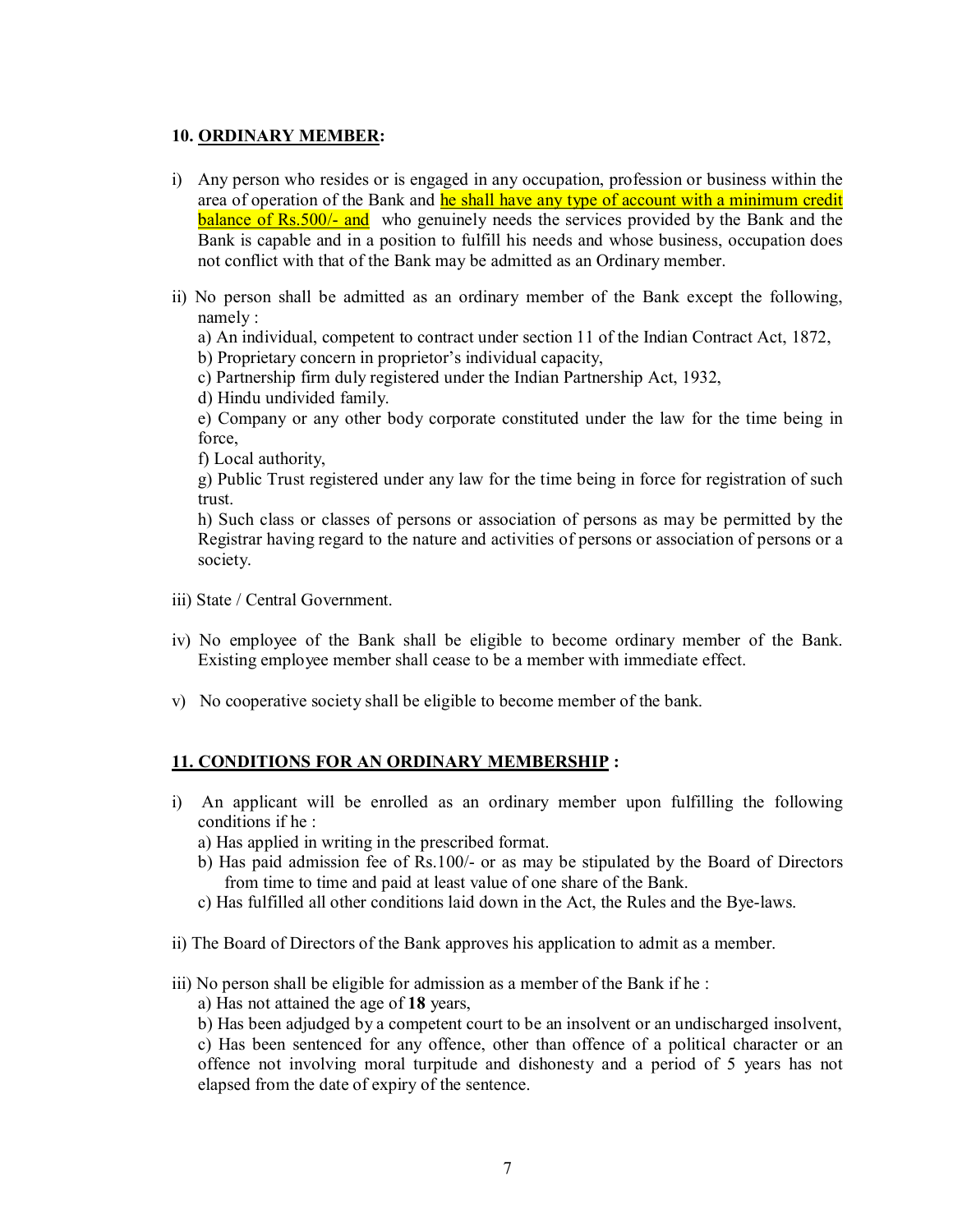# **12. RIGHTS AND DUTIES OF MEMBER :**

(1) A member shall be entitled to exercise such rights as provided in the Act, Rules and byelaws.

Provided that no member shall exercise the rights of member of a society, until he has made such payment to the society in respect of membership, or acquired such interest in the society as may be prescribed by the rules and the bye-laws of the society, from time to time.

Provided further that, in case of increase in minimum contribution of member in share capital to exercise right of membership, the society shall give a due notice of demand to the members and give reasonable period to comply with.

- (2) It is a duty of every member of a society-
	- (a) to attend at least one general body meeting in the previous five consecutive years,
	- (b) to utilize minimum level of services at least once in the previous five consecutive years as prescribed in the byelaws,

Provided that, a member who does not attend at least one meeting of the general body as above and does not utilize minimum level of services as prescribed in the bye-laws shall be classified as non-active member. The society shall communicate such classification as nonactive member to the concerned member within 30 days from the date of close of financial year.

Provided further that, non-active member who does not attend one meeting of the general body and does not utilize minimum level of services as prescribed in the byelaws, in next five years from the date of classification as non-active member. Such non-active member shall be liable for expulsion under section 35 of the Act.

Provided also that a member classified as non-active member shall not be entitled to any concessional benefit from the society till the date of his re-classification as active member by the society.

Provided also that, if a question of a member being active or non-active arises an appeal shall lie with the Registrar within 60 days from the date of communication of classification as non-active member.

Provided also that, so far as the elections which will be conducted immediately after promulgation of this amendment Act, all the existing members of a society shall be eligible for voting, unless otherwise, they are not declared as ineligible to vote.

# **(13) APPLICATION OF MEMBERSHIP AND IT'S DISPOSAL :**

a) The application for ordinary membership of the Bank shall be submitted by the applicant to the Chief Executive of the Bank in the prescribed form, accompanied by admission fee of Rs.100/-. An applicant shall also subscribe to at least one share of Rs.1000/- fully paid, at the time of application.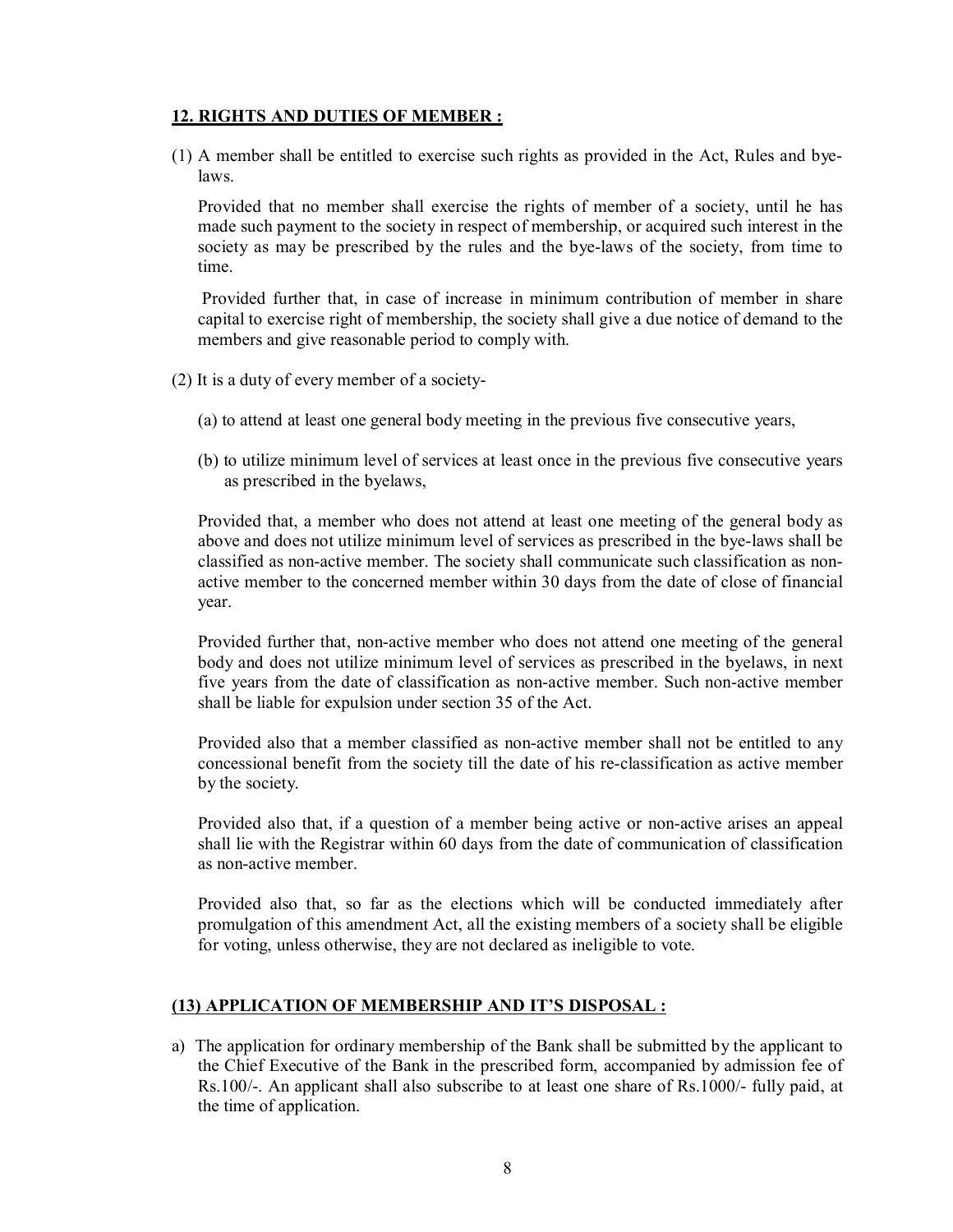b) The application for membership of the Bank found complete in all respects shall be disposed of within a period of 90 days from the date of receipt of the application by the Bank and the same shall be communicated to the applicant within 60 days of the decision.

# **(14) ACTIVE MEMBER :**

"Active Member" means a person who has been admitted as an 'Ordinary Member' under the Bye-laws of the Bank and who complies following conditions i)to attend at least one general body meeting in the previous five consecutive years,

i) To utilize minimum level of services as provided in bylaw no. 15 as following

## **(15) MODEL LEVEL OF SERVICES FOR BECOMING ACTIVE MEMBER :**

The minimum level of services to become active member are prescribed bellow *depending upon size of the Bank*

| Sr.<br>$N_{0}$ . | <b>Size of Bank (Deposit</b><br>in Cr.on the date of<br>preparation of<br><i>provisional list</i> | <b>Model</b><br>m share<br>capital<br>holding | And<br><b>Model</b><br><b>Deposits</b><br>required | Or Loan |
|------------------|---------------------------------------------------------------------------------------------------|-----------------------------------------------|----------------------------------------------------|---------|
|                  | 1 Upto Rs.100Cr                                                                                   | <b>500</b>                                    | 3000                                               | 50000   |
|                  | 2 Rs. 100-00 Cr. to<br>Rs.500-00 Cr.                                                              | <b>1000</b>                                   | 5000                                               | 50000   |
|                  | 3 Rs. 500-00 Cr. And<br>above                                                                     | <b>1500</b>                                   | 7000                                               | 100000  |

**(The Bank may enhance the model limit only in deposit maximum by 20%)**

#### **Proviso – I**

Provided that a 'Depositor' means a ordinary member, who has been holding aggregate deposits (in all types of accounts) not less than the amount prescribed above for the continuous period of not less than one year in the Bank in his name or in the name of the firm / company / society / trust, to whom he is representing as a proprietor / Director / Office bearer / Trustee.

#### **Proviso – II**

Provided that a 'Borrower' means an ordinary member, who is enjoying any type of sanctioned and availed credit facility of the Bank for **continuous two years during the last five years**.

# **(16) RIGHTS OF ACTIVE MEMBER:**

i) Right to vote in the general election to the Board of the bank, however no member shall be permitted to vote by proxy :

Provided that, any institution, company, partnership firm, a registered trust may appoint its representative to vote on its behalf in the general election to the Board of the Bank.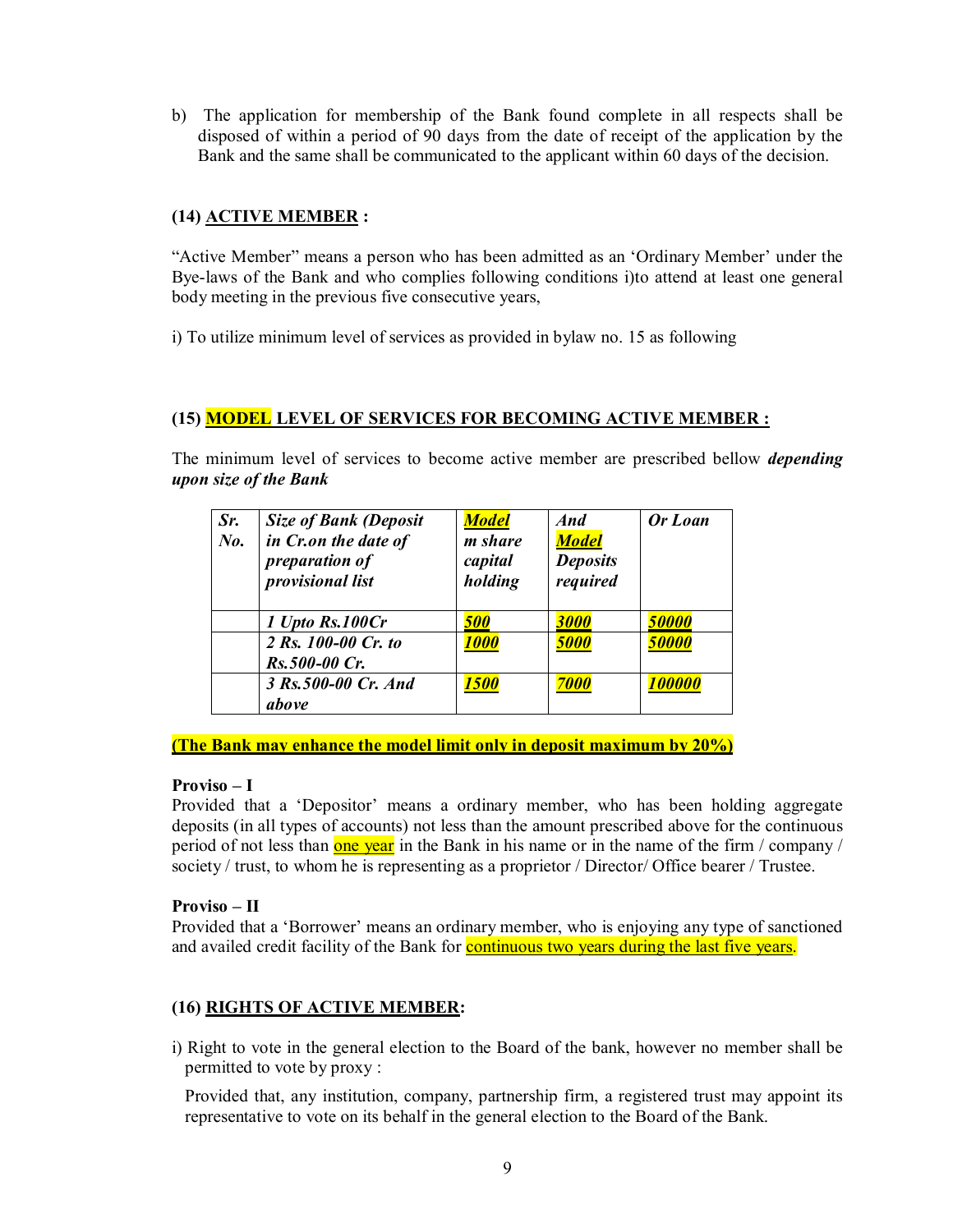ii) An active member can exercise all other rights of an ordinary member as mentioned in this Bye-laws.

## **(17) VOTING RIGHTS FOR GENERAL ELECTION OF THE BANK**

- i) Only active member shall have one vote irrespective of the number of shares held;
- ii) Individual active member shall vote in person, while a firm or a company or any other body corporate constituted under any law for the time being in force, or Government which is a member, may appoint one of its partners, directors or officers to participate in the election to exercise the right of vote;
- iii) Active member shall not be eligible to vote who has become defaulter as provided in Explanation to Clause (i) of sub Section (1) of section 73 CA.

# **(18) ASSOCIATE MEMBERSHIPS – RIGHTS & LIABILITIES :**

- i) Shares may be purchased in the names of more than one person jointly.
- ii) On death of a **associate** holder, the surviving person / persons shall be recognized as shareholder / joint shareholders.
- iii) The **associate** holder of any share shall be liable severally as well as jointly for all payments which are to be made in respect of such share or shares.
- iv) The person whose name stands first written on the share certificate shall enjoy all the rights of a member and shall be entitled to receive the notice of the General Meeting and the dividend as declared.
- v) Where an active member hold a share of the bank jointly with more than one person, the person whose name stands first in the share certificate, if present, shall have the right to vote. But in his absence the person whose name stands second and in absence of both, the person whose name stands next and likewise in the absence of preceding persons, the person whose name is next on the share certificate, who is present and who is not a minor, shall have right to vote.

#### **(19) NOMINAL MEMBER :**

i) Any person who is co-parsener or who desires to stand surety for a borrowing member of the Bank or who desires to borrow occasionally as permitted by Reserve Bank of India may be enrolled as nominal member upon his application in the prescribed form and on payment of nonrefundable entrance fee as specified by the Board of Directors from time to time (presently Rs.100/-) and upon his agreeing to the condition that he shall cease to be a nominal member when all liabilities against him either as a borrower or as a surety are fully discharged provided that such person is one who resides or is gainfully engaged in any occupation within the area of operation of the Bank.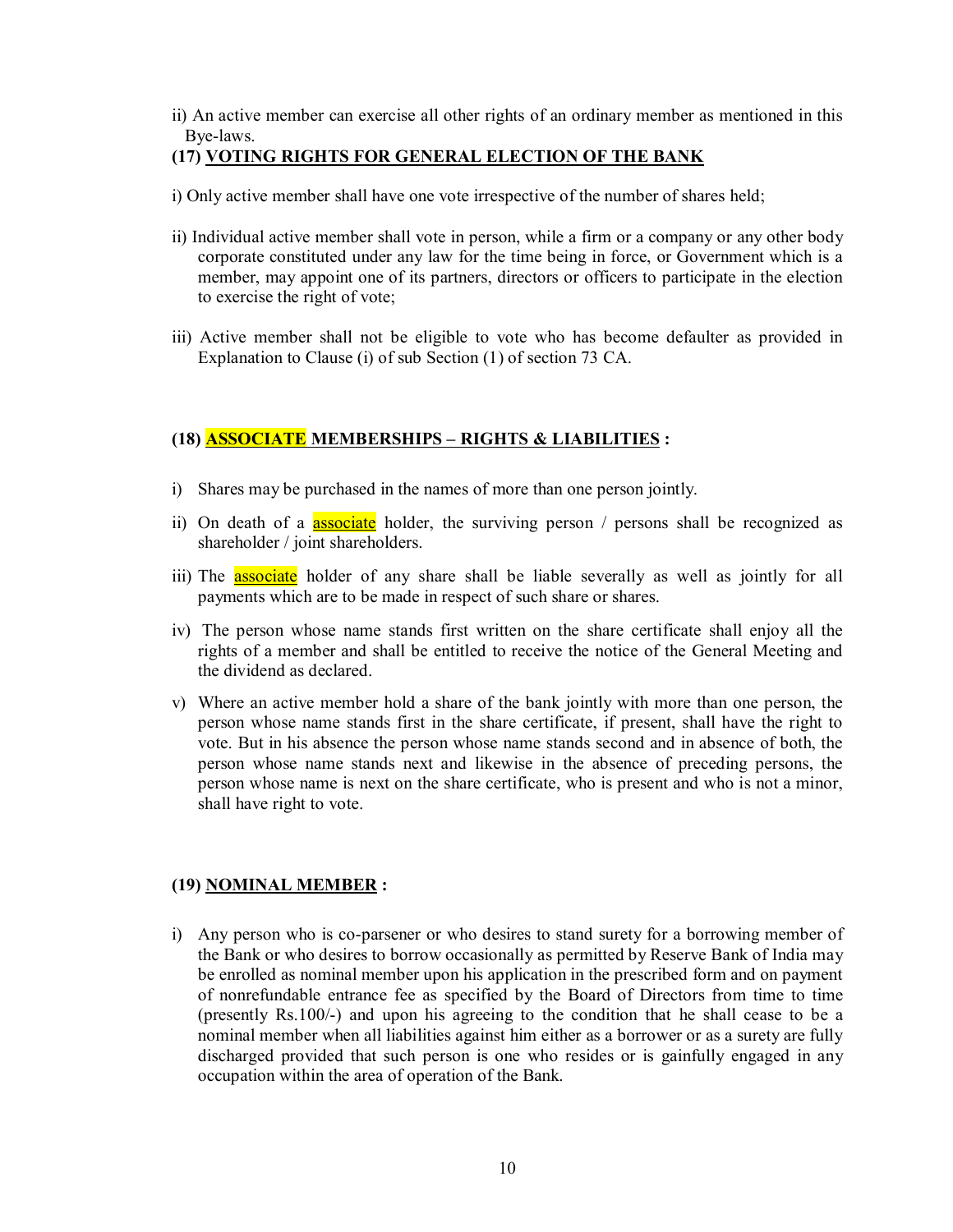- ii) An employee of the Bank may be admitted as a nominal member and he will be entitled to various loan facilities and other schemes on merit sanctioned by the Board from time to time exclusively for employees.
- iii) Nominal member shall not be entitled :
	- a) To receive a share certificate,
	- b) To receive audited accounts and annual report,
	- c) To attend to participate and to vote in the General Meeting and / or Special General Meeting of the Bank,
	- d) To receive dividend and
	- e) To contest and vote in the election to the Board.

#### **(20) LIABILITY OF A MEMBER :**

The liability of a member shall be limited to the capital represented by the share or shares of which such member is the registered holder. The liability of a past member to the extent of shares as they existed at the time when he ceased to be a member, shall continue for a period of two years from the date of cessation. The estate of the deceased member shall remain liable to the extent of sums due to the bank for a period of two years.

## **(21) IDENTIFICATION OF MEMBER(Applicability Of KYC Norms Of RBI to Members):**

For all transactions with the bank, identification of member is necessary. For Identification, the individual member shall comply with the Know Your Customer (K.Y.C.) guidelines issued by the Reserve Bank of India from time to time. The existing members shall also comply with such K.Y.C. norms. Identification of the member of the 'Bank' shall be done by an officer of the 'Bank' or a competent authority through the official Identity Card which will be issued free of charge for the first time by the 'Bank'. Whenever a member desires to exercise his right as a member of the 'Bank' such as attending the General Body Meeting and Voting there for, collecting annual dividends and / or occasional gifts, execution of agreements as borrower or guarantor, voting at an election of director/s of the 'Bank' and for such other purpose which Bank may notify from time to time the member may be asked to produce his Identity Card.

For the election purpose the voter shall produce any photo identification as prescribed by the election commission of India from time to time.

When unable to produce such Identity Card on demand, his membership right whatsoever may be refused by the 'Bank' at that time.

A Duplicate Identity Card may be obtained from the Bank' in case of loss or mutilation of the original card. However, duplicate cards shall be issued at a nominal cost, as may be determined by the bank, from time to time.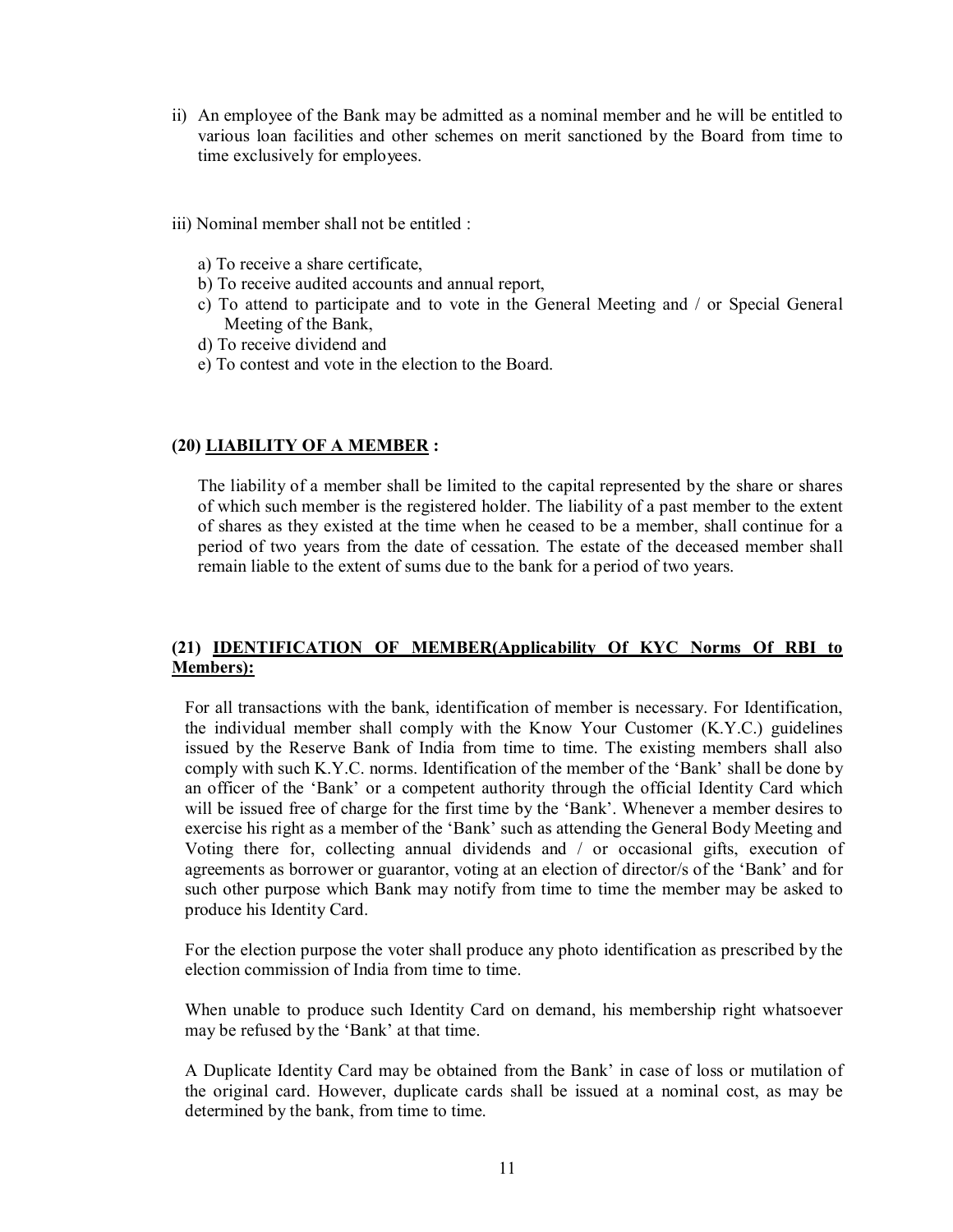Note : In this bye-law Competent Authority means any person/s nominated by the 'Bank' for this purpose.

## **(22) WITHDRAWAL AND RESIGNATION OF A MEMBER :**

- i) A member may withdraw or resign his membership after one year and giving at least one month notice in writing and withdraw his share capital with the approval of the Board. The approval shall not be given while such a member is indebted to the Bank either as a borrower or surety. During any cooperative year, the aggregate withdrawals shall not exceed 10% of the total Paid-Up Capital as at 31st March of the preceding year. The money refunded shall be as per the valuation of share or face value of the share whichever is less as on last preceding financial year.
- ii) A member who withdraws his membership shall not be allowed to become a member again for a period of one year from the date of withdrawal of membership.

## **(23) EXPULSION OF A MEMBER :**

- i) Expulsion of a member from the Bank shall be in accordance with the provisions of the Act and the Rules, by Resolution passed by a majority of not less than three-fourth of the members present and voting at a general/ special meeting of members held for the purpose. Bank shall expel a member for the acts which are detrimental to the proper working of the Bank.
- ii) On approval from Registrar for expulsion the person will cease to be a member. Provided that the member concerned shall not be expelled unless he has been given a reasonable opportunity of making representation in the matter as per Act and Rules.
- iii) No member of the Bank, who has been expelled, shall be eligible for readmission as a member of the Bank for a period of one year from the date of such expulsion.

#### **(24) CESSATION OF MEMBERSHIP :**

Membership will cease :-

- a) On death of an individual member or dissolution or liquidation in case of a firm or a company or other corporate body;
- b) On being adjudged as insolvent or legally disqualified from continuing as a member ;
- c) On transfer of all the shares to another member ; (this will applicable only to those banks having positive net-worth)
- d) On resignation or withdrawal of membership having been accepted ;
- e) On expulsion from the Bank in accordance with the provisions of the Act and the Rules. Such expulsion may involve forfeiture of shares;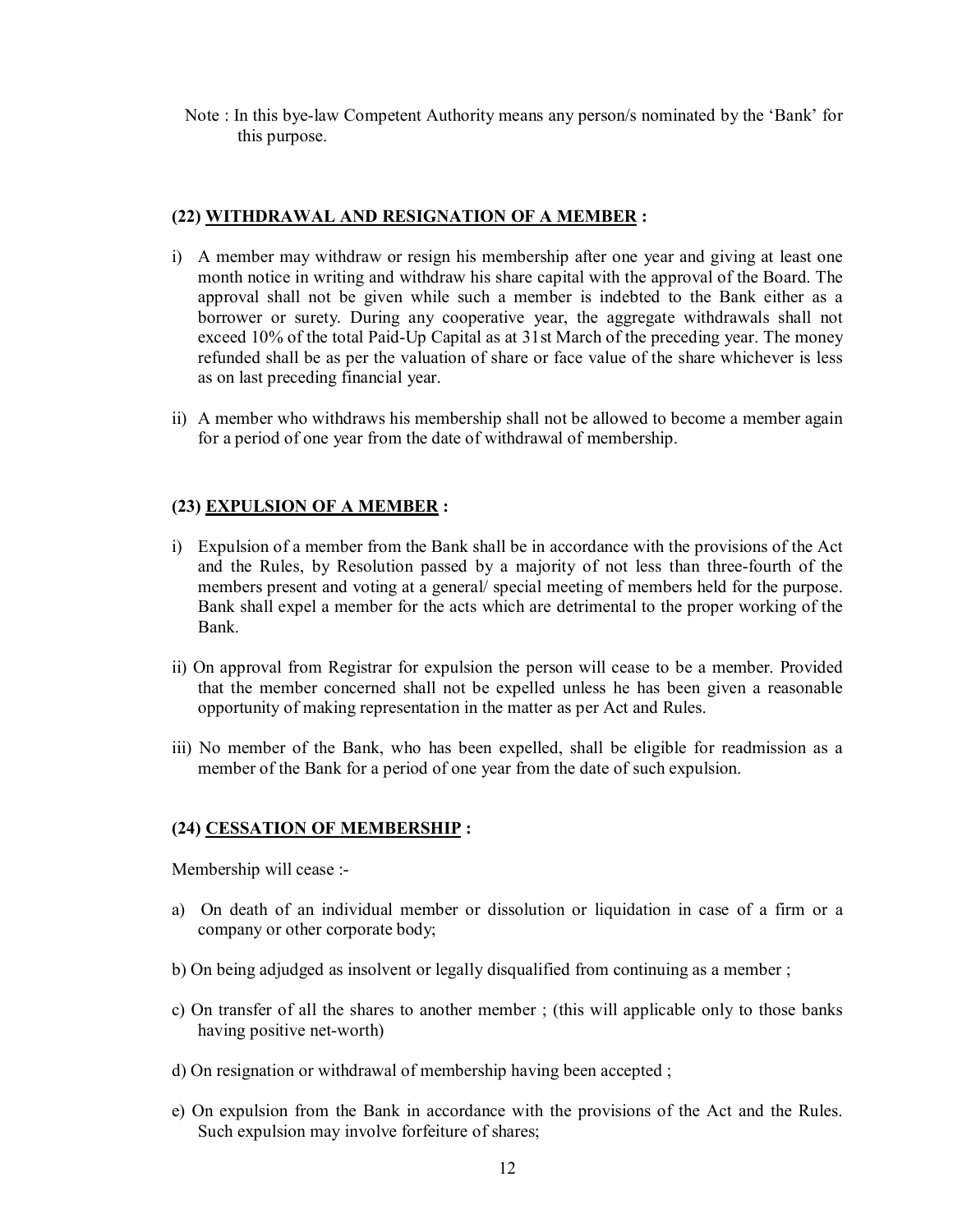f) On disqualification as per the provisions of the MCS Act, Rules & bye-laws.

g) On exercise of right of lien by the bank.

# **(25) SHARE CERTIFICATE :**

- i) Every person admitted as an ordinary member shall be entitled to receive a share certificate gratis stating the number of shares and their distinctive numbers. The share certificate shall be signed by the Chairman or any Director duly authorized and the Chief Executive. The share certificate shall bear the Bank's seal.
- ii) If any certificate be worn out, defaced, destroyed or lost, a new share certificate/s may be issued in lieu thereof on payment of fee per share certificate, as prescribed by the Board. It shall however be necessary to produce evidence to the satisfaction of the Board that the share certificate's were worn out, defaced, destroyed or lost, or in absence of such evidence, on such indemnity as the Board may deem sufficient.

# **(26) NOMINATION :**

A member may nominate a person to receive the member's interest in the Bank after his death. Nomination shall be made in the prescribed form and entered in the register kept at the Bank's registered office. Prior approval of the Board shall be necessary if the person to be nominated is an employee of the Bank. Nomination can be revoked and fresh nomination made any number of times after due intimation in writing to the Bank and on payment of prescribed fee as decided by the Board from time to time for every subsequent nomination.

# **(27) DEATH OF A MEMBER :**

On death of a member, the Bank may pay to the person or persons nominated a sum representing the value of the member's interest in the society within 12 months from the death of the member. In the absence of nomination, the Bank may pay to such person or persons as may appear to the Board to be entitled to receive the same as heir or legal representative of the deceased member on his or their executing an appropriate deed of indemnity and on any other conditions as laid down by the Board.

#### **(28) LIABILITIES OF PAST MEMBERS AND ESTATE OF A DECEASED MEMBER :**

- i) The liability of a past member or of the estate of a deceased member of the Bank for the debts due to the Bank as it existed.
	- a) In the case of a past member, on the date on which he ceased to be a member
	- b) In the case of a deceased member, on the date of his death. Shall continue for a period of 2 years from such date.
- ii) Where the Bank is ordered to be wound up under the Act, the liability of a past member who ceased to be a member or of the estate of a deceased member who died within 2 years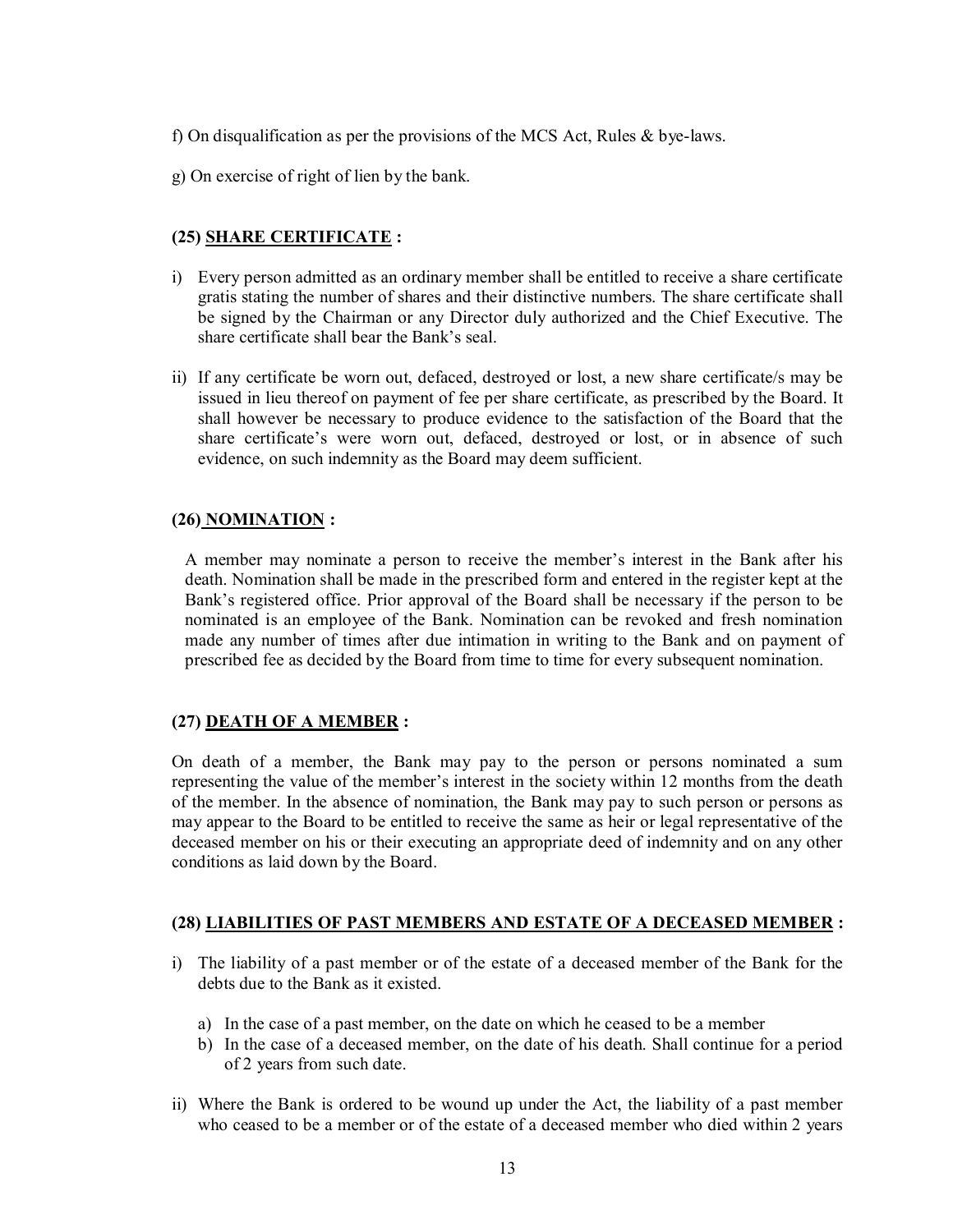immediately preceding the date of the order of winding up, shall continue until the entire liquidation proceedings are completed, but such liability shall extend only to the debts of the Bank as they existed on the date of cessation of membership or death, as the case may be.

## **(29) LIEN ON SHARES, DIVIDENDS AND DEPOSITS :**

The Bank shall have the first and paramount lien or charge upon all the shares, dividends and deposits of any member or past member for all moneys due from him to the Bank from time to time. The Bank may at any time set off any sum credited by or payable to the member or past member towards payment of any, liability of such member or past member.

## **(30) TRANSFER OF SHARES :**

A member may transfer his share or shares (where there shall not be any accumulated losses) after holding them for not less than one year to any other member of the Bank duly approved by the Board. The transfer is not complete until the name of the transferee has been duly entered in the register of members and on payment of transfer fee as may be decided by the Board from time to time (presently Rs.100/-). Transfer of shares shall be refused to a member  $if -$ 

- a) The member is indebted to the Bank either as a borrower or as a surety.
- b) It is detrimental to the interest of the Bank.
- c) If the transferee does not fulfill conditions prescribed under Bye-law No. 11.
- d) If the transferor does not want to transfer all the shares held by him.

# **(31) GENERAL BODY :**

- i) General body of the Bank shall consist of all the ordinary and active members of the Bank.
- ii) Subject to the provisions of the Act and Rules, the final authority of the Bank shall vest in General Body.
- iii) General Meeting shall be of two kinds, viz. Annual General Meeting and Special General Meeting.

# **(32) POWERS AND FUNCTIONS OF THE GENERAL BODY :**

The Board of the Bank under a resolution shall call the Annual General Meeting within a period of six months after the close of financial year to transact following business –

- a) To read & confirm the proceedings of last general body meeting
- b) consideration & adoption of the annual report
- c) consideration & adoption of the audited statements of accounts,
- d) consideration & adoption of the audit reports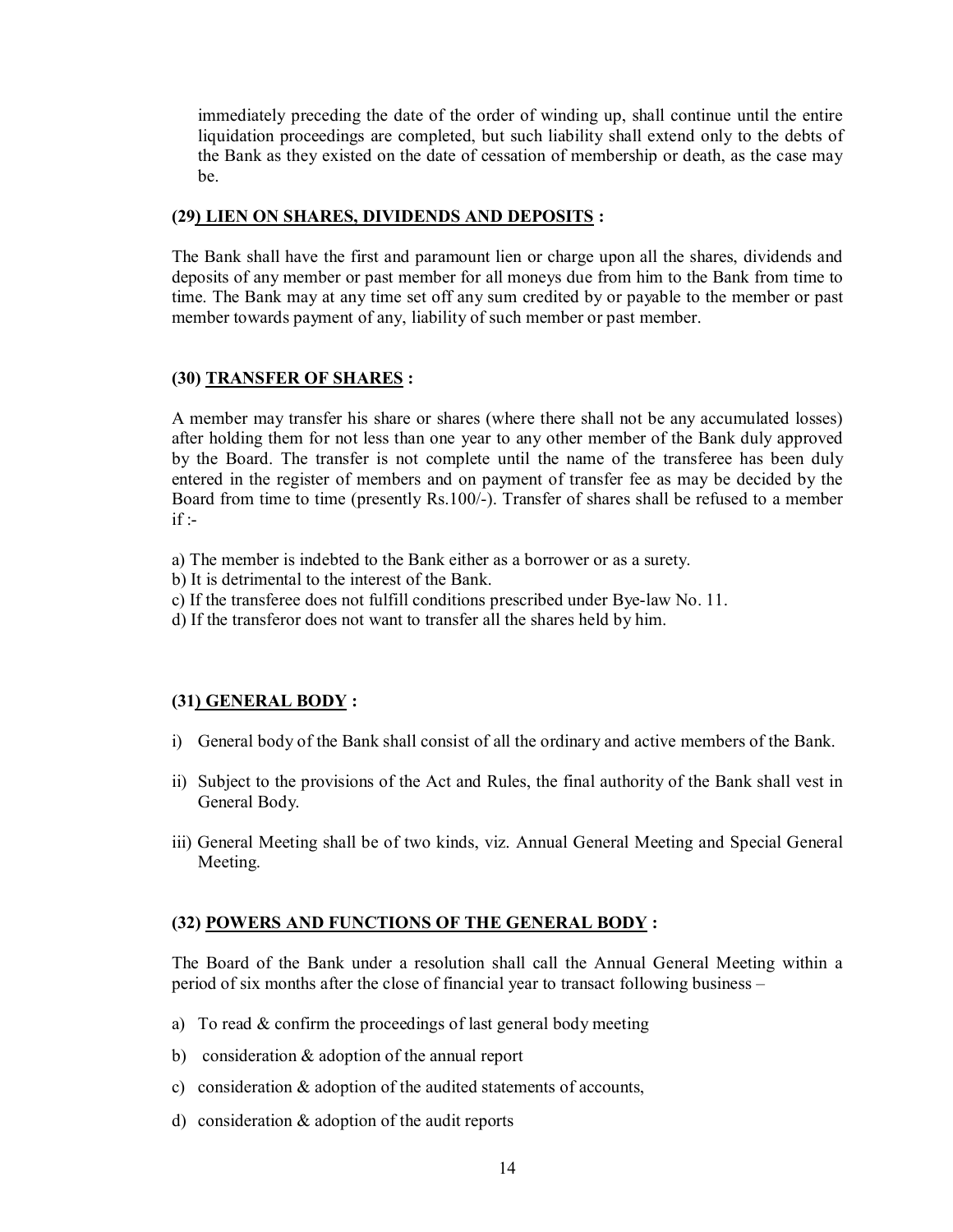- e) to consider and adopt rectification report of earlier audit
- f) appropriation of net profits and as recommended by the board as per Act, Rules and byelaws.
- g) To take note of the annual budget  $&$  development plan,
- h) approval of the long-term perspective plan and the annual operational plan,
- i) expulsion of members, if any,
- j) amendment of Bye-laws, if any,
- k) Approval for appointment of Auditors and fixation of remuneration as provided in act
- l) Approval of staffing pattern, as and when necessary.
- m) Considering a statement showing the details of the loans and advances to directors and their relatives.
- n) Approval, the purchase of land or building or construction of building for Banking purpose
- o) To take note of the efforts taken by the bank for the education  $\&$  training to its member  $\&$ also prepare a next year plan for the same.
- Any other matter to be placed before it with the permission of the Chairperson of the meeting.

#### **(33) SPECIAL GENERAL BODY METTING :**

The Chief Executive, may at anytime, on the direction of the Board, call a Special General Body Meeting of the Bank and shall call such meeting within 30 days after the receipt of requisition from the Registrar or on requisition in writing from not less than 250 members or from 1/5th of the total number of members of the Bank whichever is less to transact the business as stated in notice of the meeting.

## **(34) NOTICE : ANNUAL GENERAL BODY MEETING AND SPECIAL GENERAL MEETING :**

- a) Annual General Meeting of the Bank may be called by giving not less than 14 days prior notice in writing to all the members of the Bank.
- b) Special General Meeting of the Bank may be called by giving not less than 7 days prior notice in writing to all themembers of the Bank.
- **c) The notice of the General Meeting shall be accompanied by unsigned Certificate of the Attendance. This certificate shall be signed by Authorised persons of the bank at time of General Meeting .This shall be the conclusive proof of attendance.**
- d) The notice of the Annual General Meeting / Special General Meeting shall be displayed on the Notice Board at the Registered Office of the Bank and its branches and published in a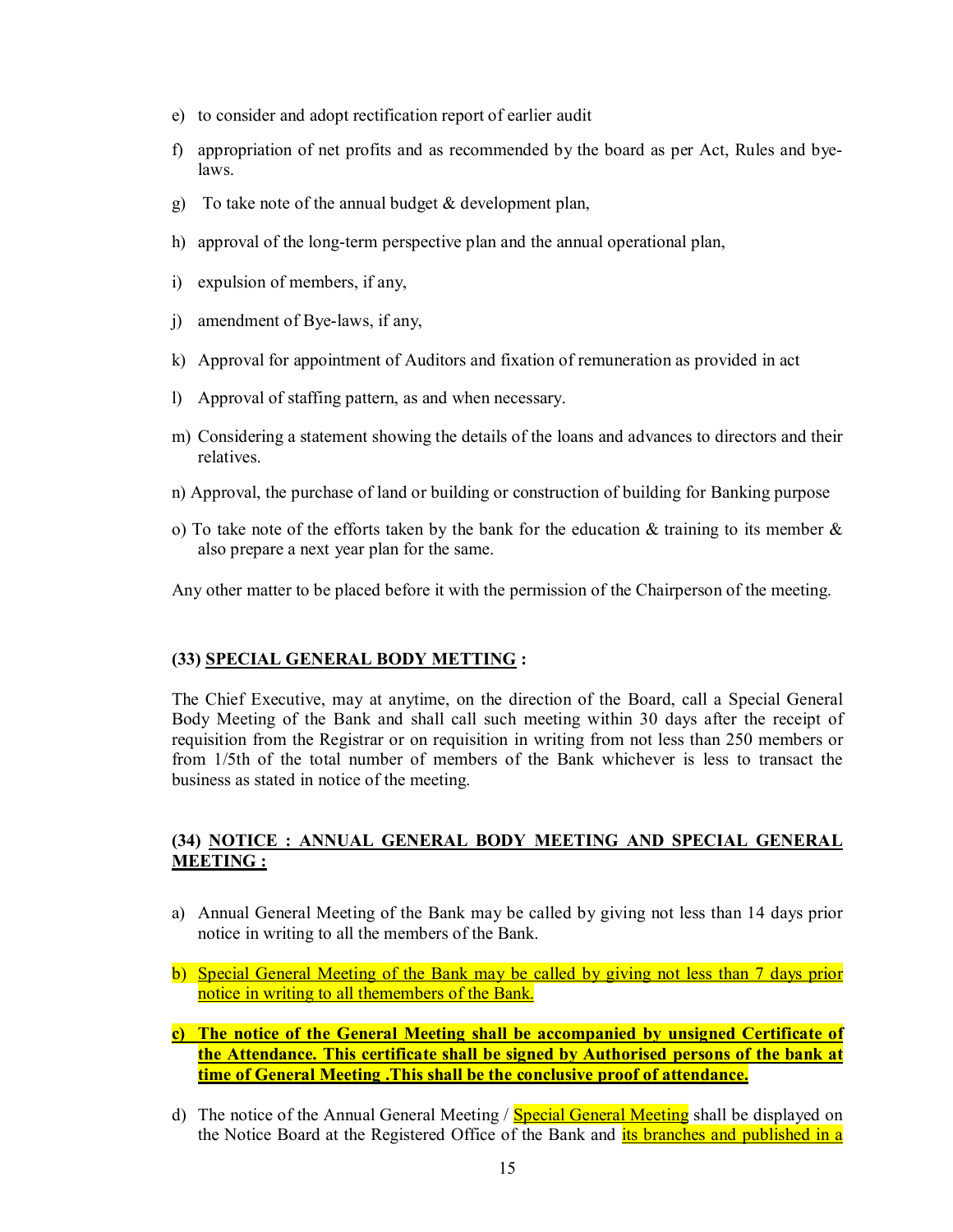widely circulated newspaper and notice accompanied by a copy of each of the audited balance-sheet, profit and loss account together with the auditors certificate relating to the preceding year and the report of the Board thereon, notice of election to the Board, if any and amendment to Byelaws, if any.

e) The above said notice of the General Meeting shall be made available to both, **Active and** Non-active members by any of the following modes, namely :

i. By local delivery, or ii. By ordinary post, iii. By email iv. Courier v. Through the branches of the Bank.

- f) Notice of the General Meeting shall state the place, date and time of the meeting. It shall also state the place, date and time of holding of the adjourned meeting should it be necessary to adjourn it in the absence of quorum.
- g) Non-receipt of notice by members shall not be valid ground for postponing or adjourning the General Meeting.
- h) Notice of the meeting shall be signed by the Chief Executive Officer of the Bank.

# **(35) QUORUM OF THE GENERAL BODY MEETING :**

i) The quorum for the general meeting shall be one fifth of the total number of members or 300 members whichever is less.

ii) No business shall be transacted at any general body meeting unless there is a quorum at the time when the business of the meeting is due to commence.

iii) If at the time fixed for the meeting, quorum is not constituted, the meeting shall stand adjourned and would be held after half an hour at which the quorum will not be required.

iv) If at any time during the meeting sufficient number of members are not present to form the quorum, the Chairman or the member presiding over the meeting on his own, or on his attention being drawn to this fact, shall adjourn the meeting and the business that remains to be transacted at this meeting, if any, shall be disposed off in the usual manner at the adjourned meeting.

v) Where a meeting is adjourned under sub-clause (iii) or (iv) the adjourned meeting shall be held either on the same day or on such date, time and place as may be decided by the Chairman or the member presiding over the meeting, but within seven days of the adjourned meeting.

vi) No business shall be transacted at any adjourned meeting other than the business on the agenda of the adjourned meeting.

vii) The adjourned meeting will transact its regular business even without the quorum being present at the meeting.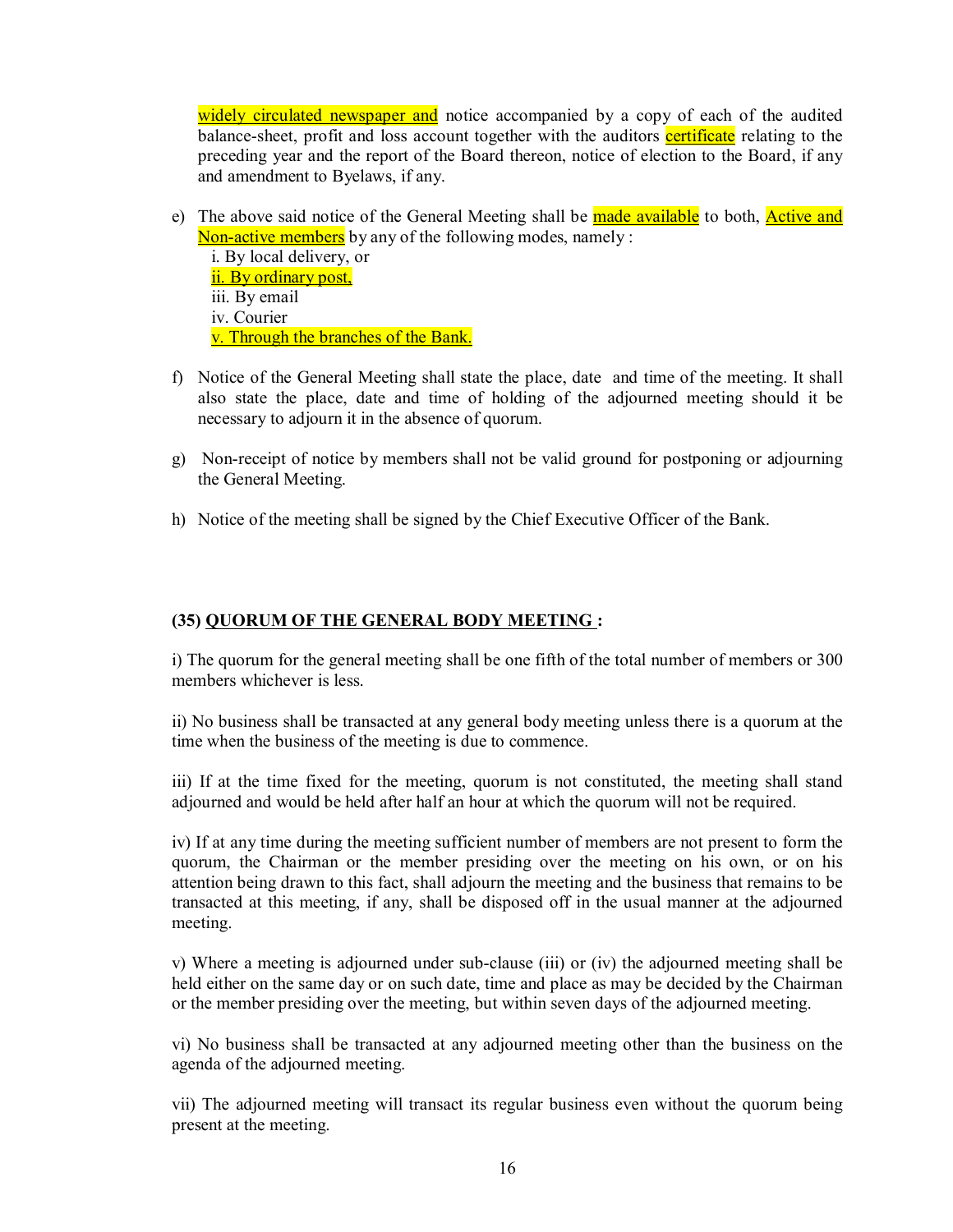viii) The Quorum for the Special general meeting shall be one fifth of the total number of members or 300 members whichever is less

# **(36) CHAIRMAN OF THE GENERAL BODY MEETING :**

The Chairman of the Board of Directors shall preside over the General Body Meeting. In his absence, the Vice-Chairman and in their absence the members of the Board shall elect one of the members to preside over the General Body Meeting.

# **(37) RESOLUTIONS :**

Unless otherwise specifically provided in the Act, Rules and these Bye-laws, resolutions shall be carried by a majority of votes.

# **(38) MINUTES OF THE GENERAL BODY MEETING :**

Minutes of the proceedings of the General Body Meetings shall be entered in a minute book kept for the purpose within thirty days of the conclusion of every such meeting concerned and shall be sealed and signed by the Chairman and Chief Executive Officer of the Bank. The minutes so signed, shall be an evidence of the correct proceedings of the meetings.

#### **(39) BOARD OF DIRECTORS :**

i) The Executive management of the Bank shall vest in the hands of Board of Directors consisting of *such No.of* Directors *depending upon the size of Bank*

| <mark>Sr.</mark><br>No | <b>Size of</b><br><b>Bank</b>                   | <b>General</b><br><u>Category</u> | S.C/S.T | Women | OBC | <b>DTNT</b> | Total      |
|------------------------|-------------------------------------------------|-----------------------------------|---------|-------|-----|-------------|------------|
|                        | <u>uptoRs.100-00 Cr.</u>                        | $\overline{8}$                    |         |       |     |             | 13         |
|                        | <b>Rs.100-00 cr. To</b><br><b>Rs.500-00 Cr.</b> | 10                                | щ       | ∠     | ட   | ┻           | <u> 15</u> |
| $\bf{3}$               | <b>Above Rs,</b><br><b>500 Cr.</b>              |                                   |         | ∸     | ┻   | 빌           |            |

ii) In addition to above Bank may co-opt two directors from active members of the bank with suitable banking experience from middle management of any bank for the minimum period of 10 years or having relevant professional qualifications. For the purpose of the sub-clause the professional qualification means a Chartered Accountants/ICWA/CS /CAIIB /MBA (Banking and finance)/ Law Graduate or Faculty in banking field having a experience in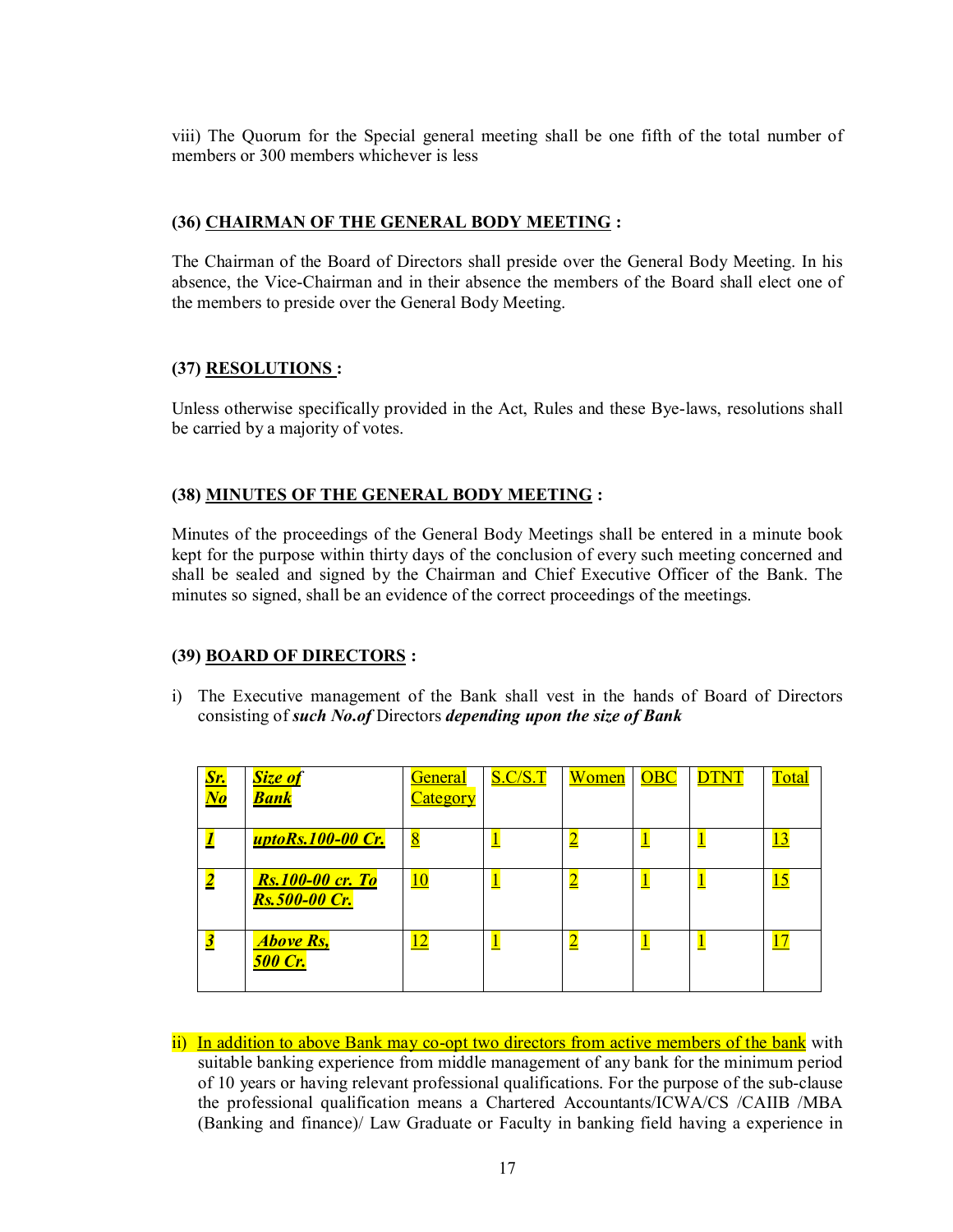the middle/ senior/ top level management for minimum 10 years. (**this is as per RBI circular No.PCB.CIR.POT 39/09.103.01/2001-02, Dt. 5/04/2002**)

# **Explanation :**

- a) One seat shall be reserved for the active member belonging to SC/ST.
- b) One seat shall be reserved for the active member belonging to the Other Backward Class.
- c) One seat shall be reserved for the active member belonging to the Dnotified Tribes (Vimukta Jatis), Nomadic Types or Special Backward Classes.

**NOTE :** If no person is elected to any of the above three reserved seats, then such seat or seats shall be filled in by nomination from amongst the persons entitled to contest the election under sub section (3) of section 73 B

d) Two seats shall be reserved on the Board of Directors for Active Women members. ( Section 73C of the Act) NOTE : An individual Active Women member of the Bank shall be eligible to contest the election. Where no woman member or women members are elected then such seat or seats shall be filled in by nomination from amongst the women members entitled to contest the election under sub section (2) of section 73 C.

# **(40) ELIEGIBILITY OF BOARD OF DIRECTORS**

**To contest the election of Board of Directors, the active member should comply following model criteria depending upon the size of Banks**

| Sr.            | <b>No. Bank Category</b><br>(Deposits in Cr.) | <b>Model</b> Shares<br>Amt.<br>(in Rs) | <b>Model</b><br>deposit<br>Amt.<br>(in Rs) |
|----------------|-----------------------------------------------|----------------------------------------|--------------------------------------------|
|                | Upto $100$ cr                                 | 5000<br><b>AND</b>                     | <b>25000</b>                               |
| $\overline{2}$ | 100 to 500 cr                                 | <b>10000</b><br><b>AND</b>             | 50000                                      |
| 3              | More than 500 cr                              | 15000<br><b>ND</b>                     | 100000                                     |

(Note : The elected directors shall keep the above deposits for the entire tenure of the board.)

**(The Bank may enhance the model limit by maximum by 10%)**

The persons contesting from reserve seat under section 73B and 73C shall comply with 50% of the criteria required for general category.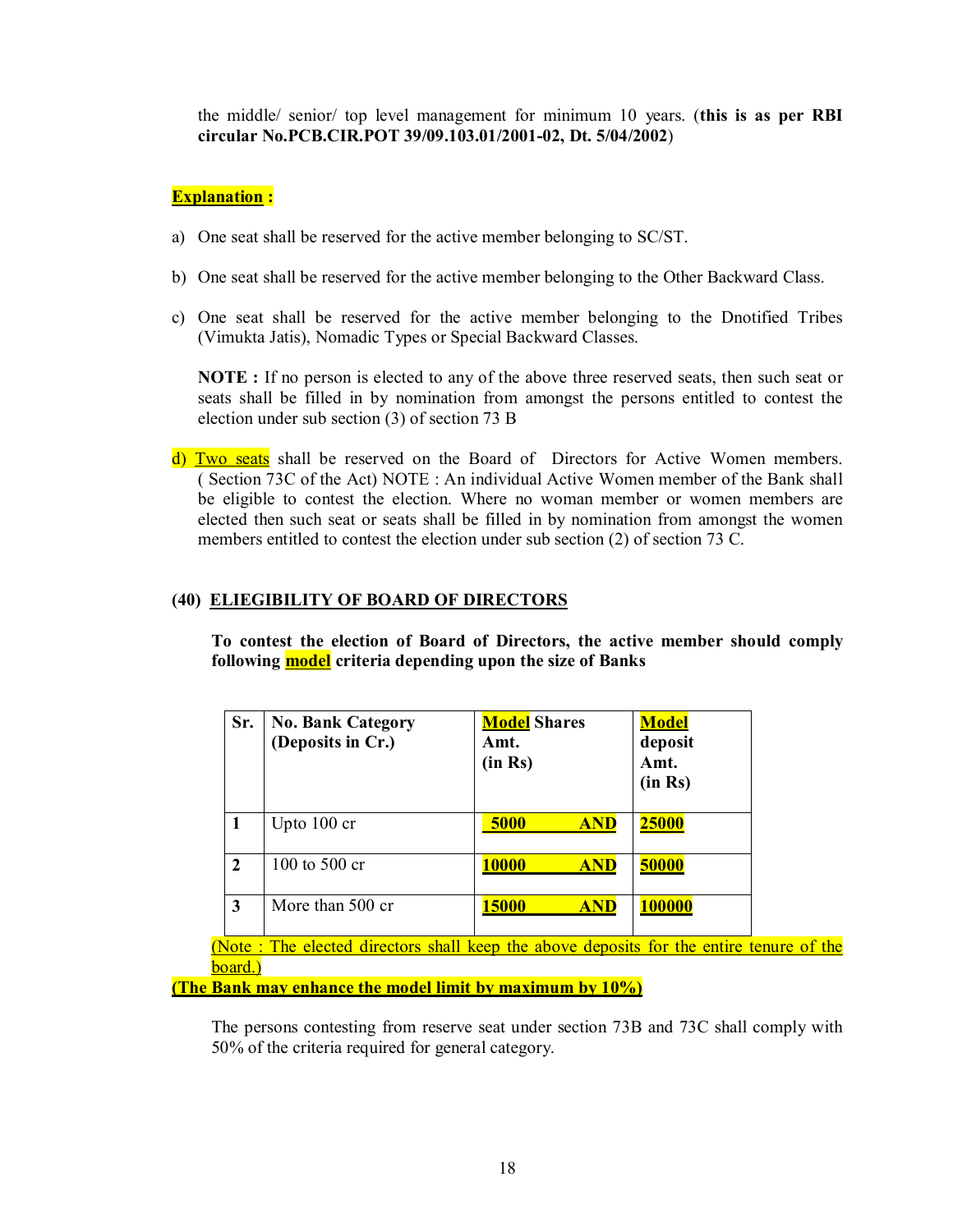# **(41) CHAIRMAN AND VICE-CHAIRMAN :**

- a) The Board of Directors at its first Meeting after the election of the Board shall elect a Chairman and Vice-Chairman from amongst the elected Directors for the period of five years. This period of five years start from the date of election of the society. This meeting shall be presided over by the Returning Officer appointed by the SCEA as provided in the MCS Act, 1960 and Rules there under.
- b) The Chairman shall preside over all meetings of the Board. In the absence of the Chairman , Vice-Chairman shall preside over the meetings and in the absence of both the Chairman and the Vice-Chairman, the Directors shall elect the Chairman for that meeting from amongst those present in the meeting of the Board.
- c) The Chairman presiding over the meeting shall have a casting vote in case there is equality of votes.
- d) The Functional director shall not have a right to vote in the election of Chairman / Vice – Chairman.

# **(42) POWERS AND FUNCTIONS OF THE CHAIRMAN AND VICECHAIRMAN :**

- 1) The Chairman shall have the following powers and functions :
	- a. He shall preside over the meeting of the General body, Board of Directors and any two sub-committees of the board of Directors only.
	- b. The Chairman shall sign the proceedings of all the meetings presided over by him,
	- c. In the event of equality of votes on a resolution the Chairman shall have a casting vote in the meeting,
	- d. To convene AGM the meeting of the Board of Directors, Executive Committee and other Committees of which he is the Chairman,
	- e. The Chairman may delegate any of his powers and function to the Vice-Chairman,
	- f. The Chairman may take decisions as of an urgent and emergent nature affecting the policy of the Bank on behalf of the Board of Directors, Executive Committee or any other committees. The matter will be placed before the next meeting of the concerned committee for ratification.
- 2) In the absence of the Chairman, the Vice-Chairman shall look after the work of the Chairman.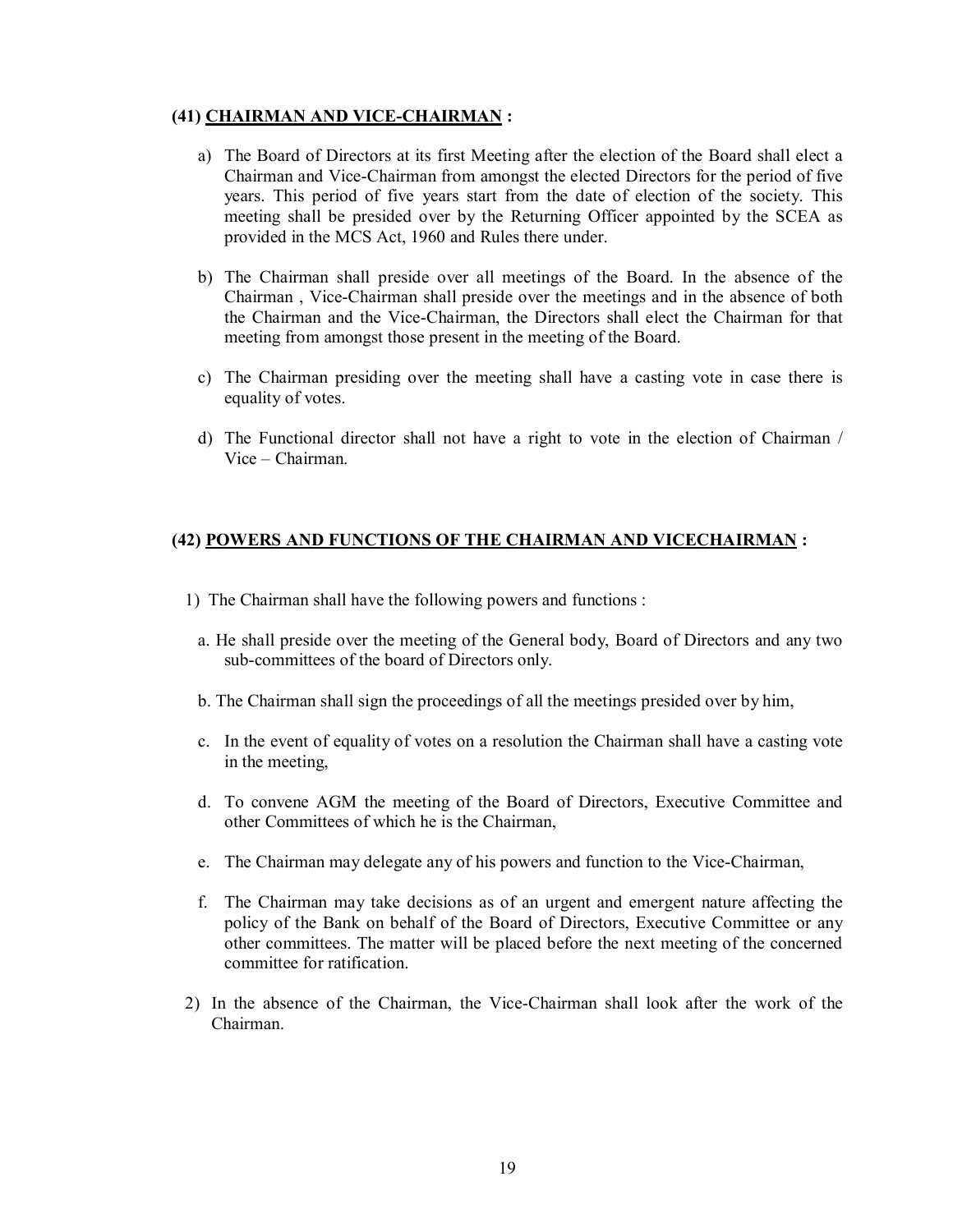# **(43) MINUTES OF THE MEETING OF BOARD OF DIRECTORS :**

Minutes of the proceedings of the Board of Directors shall be entered in a minute book kept for the purpose, of the conclusion of every such meeting concerned and shall be signed by the Chairman and Chief Executive of the Bank before next date of meeting in which the minutes will be confirmed. The minutes so sealed and signed, shall be an evidence of the correct proceedings of the meetings.

# **(44) POWERS AND FUNCTIONS OF THE BOARD OF DIRECTORS :**

- 1. The Board of Directors may exercise all such power as may be necessary or expedient for the purpose of carrying out its function under the various Acts applicable.
- 2. Without prejudice to the generality of the foregoing powers, such powers shall include the following powers :
	- a. To admit members and to approve the list of Active and non active members.
	- b. To interpret the organizational objectives and set up specific goals to be achieved towards these objectives,
	- c. To formulate and appoint various subcommittees as per the guidelines issued by the Reserve bank of India and Cooperative department from time to time.
	- d. To make periodic appraisal of operations,
	- e. To appoint and remove a Chief Executive or other employees of the Bank,
	- f. To make provisions for regulating the appointment of employees of the Bank and the scales of pay, allowances and other conditions of service, including disciplinary action against, such employees.
	- g. To place the annual report, annual financial statements, annual plan and budget for the approval of the general body,
	- h. To consider audit and compliance report and place the same before the general body
	- i. To review membership in other co-operatives,
	- j. To review annual and supplementary budget,
	- k. To raise funds,
	- l. To sanction loans to the members,
	- m. To invest Bank's Funds in permissible securities and to determine investment policy from time to time: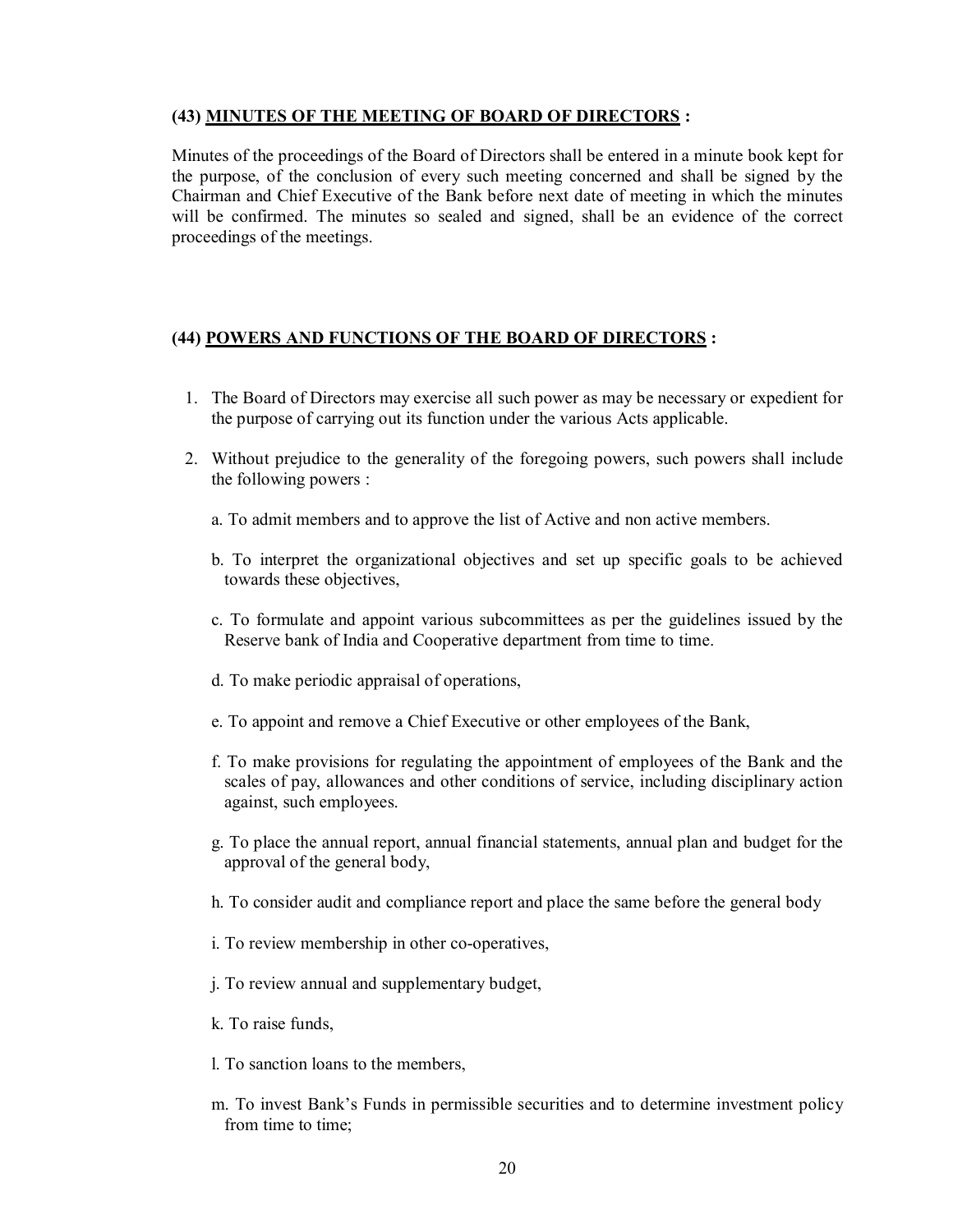- n. To consider proposals for opening branches, extension counters, pay offices, ATM centers and any other working offices of the bank;
- o. To fix the rates of interest on loans and advances and deposits;
- p. To arrange for election of the Board of Directors of the Board;
- q. To prepare policies and regulations required to conduct the banking business as per RBI guidelines.
- r. To take such other measures or to do such other acts as may be prescribed or required under the Act or these Bye-laws or as may be delegated by the general body.
- s. To reconstruct, reschedule of any loans and advances as per the guidelines issued by the Reserve Bank of India and Cooperative department from time to time.
- t. To arrange for proper training and education to its members.

#### **(45) DISQUALIFICATION FOR BEING A MEMBER OF THE BOARD :**

- 1) No member of the Bank shall be eligible for being elected, or for being a member of the Board if such member :
	- a) has been adjudged by a competent Court to be insolvent or of unsound mind;
	- b) is concerned or participates in the profits of any contract with the Bank;
	- c) has been convicted for an offence involving moral turpitude ;
	- d) holds any office or place of profit in the Bank, Provided that the Chief Executive of the Bank as may be notified by State Government from time to time or a person elected by the employees of such Bank to represent them on the Board of such Bank shall be eligible for being chosen as, or for being, a member of such Board,
	- e) is a director of any other Urban Co-operative Bank or Urban Coop. Credit Society.
	- f) Has interest in any property in his personal interest or any of his family member is having any interest in the property purchased or acquired on lease/rental basis by the Bank without the prior approval of the Registrar.
	- g) is a person against whom any amount due under a decree under the Act,
	- h) is retained or employed as a legal practitioner on behalf or against the Bank, Explanation – for the purposes of this clause "legal practitioner" has the same meaning as in the clause (i) of sub-section (1) of the section 2 of the Advocates Act, 1961 (25 of 1961)
	- i) has been convicted for any offence under this Act,
	- j) is disqualified for being a member under the MCS Act 1960.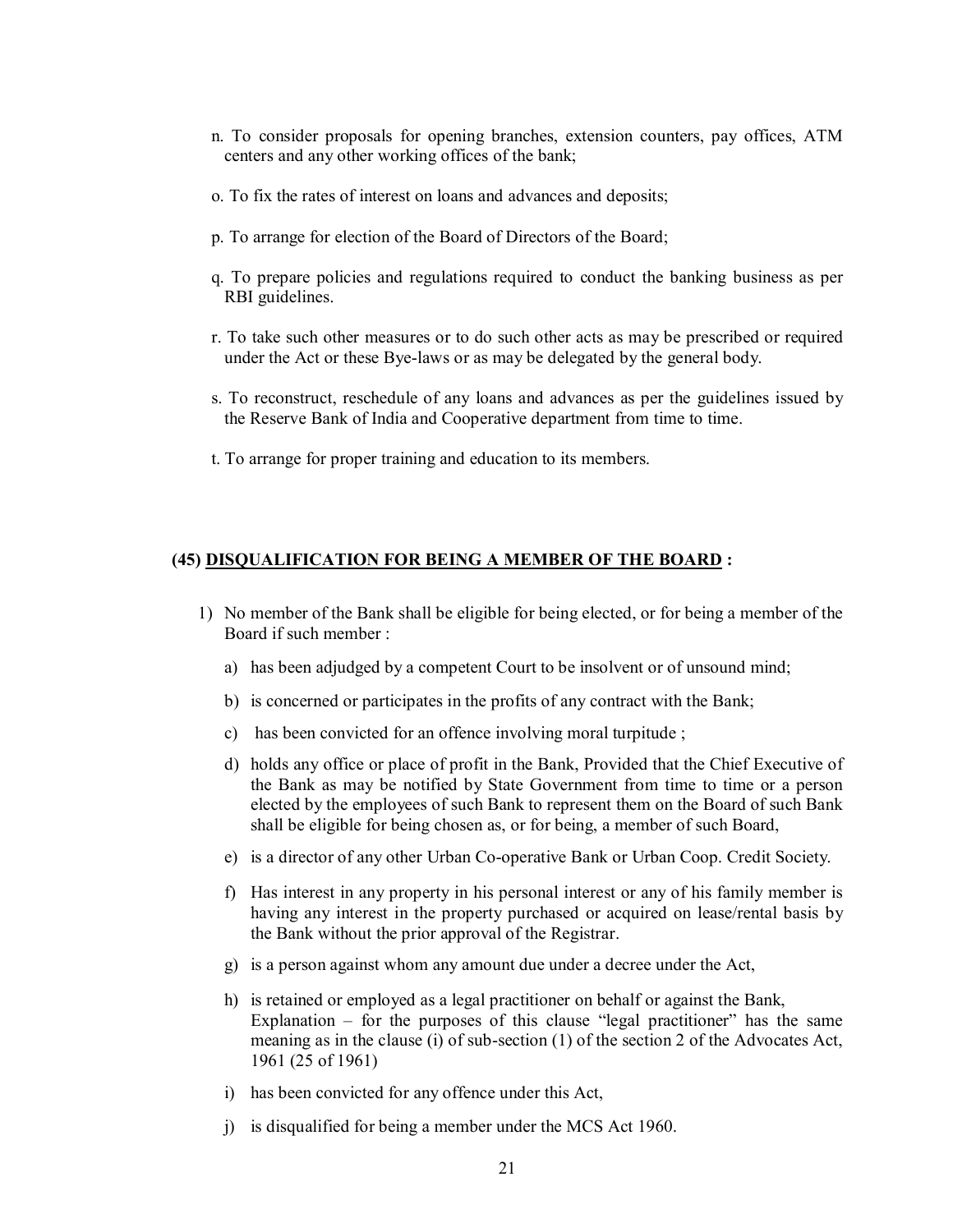- k) has been expelled as a member under the MCS Act 1960.
- l) absents himself from three consecutive Board meetings and such absence has not been condoned to by the Board.
- m) Absents himself from two consecutive General Body Meetings and such absence has not been condoned by the members in the General Body.
- n) If he withdraws the eligible deposits as per Bye Laws No.40 any time before the completion of the entire tenure of the board.

#### **(46) QUORUM OF BOARD OF DIRECTORS**

Half the number of the total strength of the Board of Directors shall form a quorum. Note : If half number of the total number of Directors is a fraction figure, it shall be rounded to the nearest figure on upper side; and such rounded figure shall constitute a quorum.

For the purpose of quorum of Board of directors functional directors shall not be counted. Other than the meeting to elect the office bearer in all other meeting the expert directors shall be counted for **quorum** 

#### **(47) VACANCY IN THE BOARD OF DIRECTORS :**

If any vacancy arises in the Board, it shall be filled as per section  $\overline{73 \text{ AAA}(4)}$  of the Act.

## **(48) MEETINGS OF THE BOARD OF DIRECTORS :**

The majority shall decide any question brought forward for discussion at the meeting of the Board. In case of equality of votes, the Chairman shall have casting vote.

The proceedings of the meetings of the Board shall be recorded in the minute book to be kept for this purpose.

The Chief Executive shall convene the meeting of the Board at the instance of the Chairman of the Bank.

The Board shall meet at least once in every month.

The meetings of the Board shall normally be held at the Registered Office of the Bank or at any branch of the bank.

The meetings of the Board shall be presided over by the Chairman or in his absence by the Vice-Chairman and in the absence of both Chairman and Vice-Chairman, the Directors present in the meeting shall elect a Chairman for the meeting from amongst themselves,

Seven days prior notice shall ordinarily be necessary for the meeting of the Board,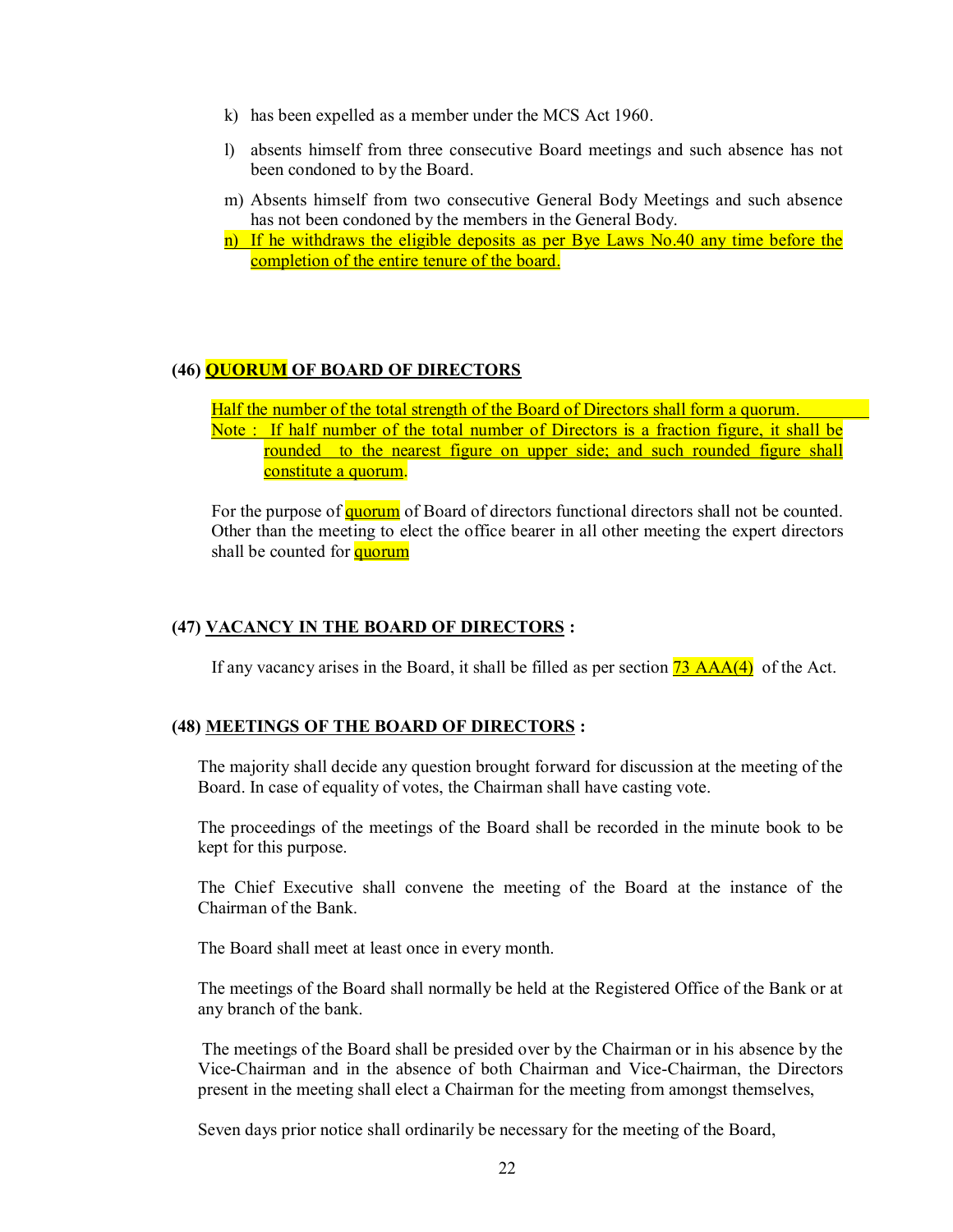The chairman of the Board of the director shall be the chairman of the Board and the executive committee only.

#### **(49) COMMITTEES OF THE BOARD :**

The Board shall constitute an Executive Committee and other committees or subcommittees as may be considered necessary, Each committee shall consists of not more than five members.

#### **(50) DISPUTE SETTLEMENT AND REDRESSAL COMMITTEE :**

The Annual General Body shall appoint a committee **as referred in Sec. 89 AB(3)** of the Act, with the name and style of "Dispute Settlement and Redressal Committee" to settle the dispute, the questions, differences, objections or disputes whatsoever arrives between the society and its Hon'ble members/ customers other than the disputes regarding the loans and advances and its recovery. The composition of the committee to be so appointed shall be as under :

- a) Chairman Eminent Banker ( He shall be an active member and not from the management of the society .
- b) Members Two expert who shall be active member from the field of economics / cooperation / banking or having a professional experience in the field of accountancy & audit/ lawer. The meeting of such committee shall be held at least once in a month. The duty of the committee is to give proper suggestions to arrive at a settlement amicably within the framework of laws, bye-laws, rules, directives and guidelines of R.B.I. and the Registrar and as per the practice in the field of Banking and Cooperation.

# **(51) CHIEF EXECUTIVE OFFICER AND POWERS AND FUNCTIONS OF THE CHIEF EXECUTIVE OFFICER :**

The Chief Executive Officer of the Bank shall be appointed by the Board as per fit and proper criteria issued by the Registrar time to time. He shall be a full time employee of the Bank and he shall aid and assist the Board in their functions. The Chief Executive shall be functional director of the Board.

The Chief Executive, under the general superintendence, direction and control of the Board shall exercise the powers and discharge the functions specified below :-

- a. day-to-day management of the business of the Bank,
- b. operating the accounts of the Bank and will be responsible for making arrangements for safe custody of cash,
- c. signing on the documents for and on behalf of the Bank,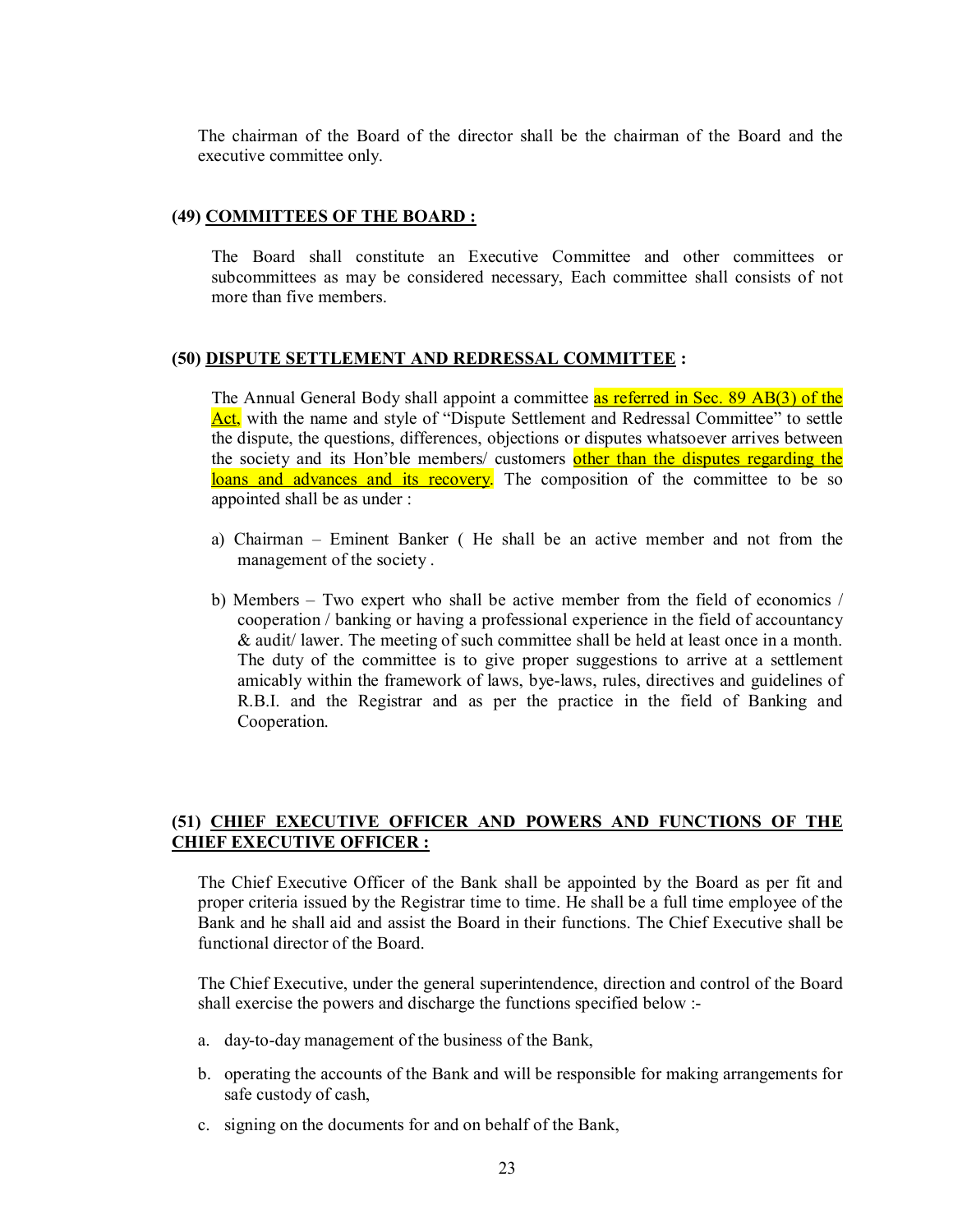- d. making arrangements for the proper maintenance of various books and records of the Bank and for the correct preparation, timely submission of periodical statements and returns in accordance with the provisions of this Act, the Rules and the Bye-laws,
- e. convening meetings of the General Body, of the Bank, the Board and the Executive Committee and other committees or sub-committees constituted under the Act and maintaining proper records for such meetings,
- f. making appointments to the posts in the Bank as may be approved by the Board of Directors,
- g. assisting the Board in the formulation of policies, objectives and planning,
- h. furnishing to the Board periodical information necessary for appraising the operations and functions of the Bank, as per calendar of reviews issued by RBI,
- i. To give proper suggestion  $\&$  clear opinion in writing for all the matters placed before the board of directors.
- j. appoint the person to sue or be sued on behalf of the Bank,
- k. present the draft annual report and financial statements for the approval of Board within thirty days of closure of the financial years.,
- l. performing such other duties and exercising such other powers, as may be specified in the Bye-laws of the Bank or as delegated by the Board of Directors,
- m. the Chief Executive can delegate any of its power to any of the official of the Bank with prior permission of the Board of Directors for such delegation.
- n. It shall be the duty of the CEO to maintain and record the presenty of the members attending General Body neatly and keep that record in his personal custody.
- o. It shall be the duty of the CEO to send the list of members who attended the AGM within 1 month to the office of the Registrar. He shall also display the same list on the notice board of all branches and at Registred HO of the bank.

# **(52) DEPOSITS :**

- a. Deposits may be accepted at any time within the limits determined under the Act and Rules, on such rates of Interest and subject to such Rules and regulations as may be approved by the Board of Directors and also subject to the directives issued by the Reserve Bank of India in this behalf from time to time.
- b. Deposits may be received in current, savings, fixed, recurring, and cumulative and under any other Special Scheme(s), subject to KYC norms.
- c. All the deposits of the Bank shall be insured under DICGC Act, 1961 and shall be governed by the various sections of the DICGC Act.
- d. The Bank shall follow all the instructions, guidelines and directives issued by RBI from time to time in regard to opening and conduct / monitoring of deposit Accounts.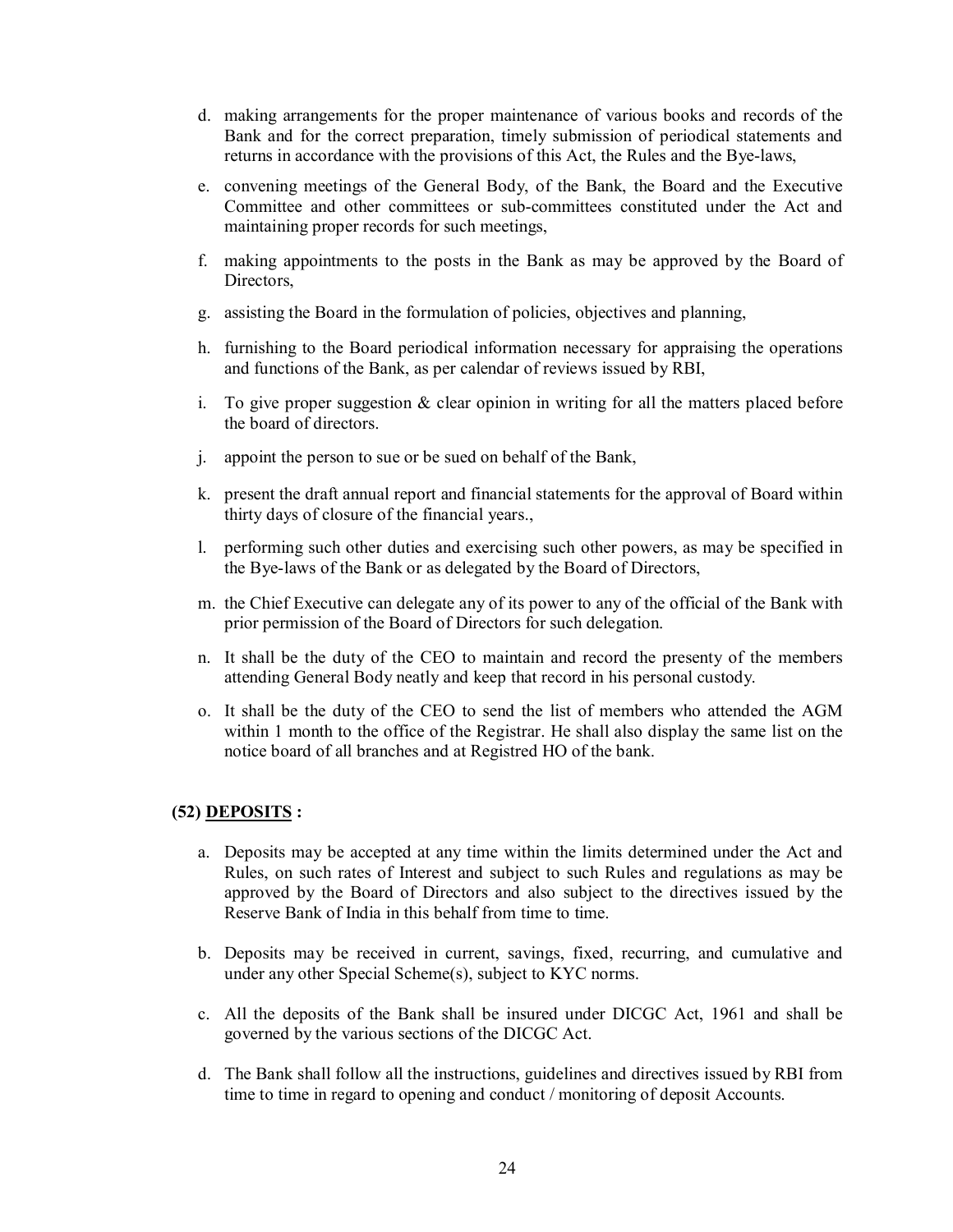## **(53) LOANS AND ADVANCES :**

a. Loans, cash credits and / or overdrafts and discount and purchase of bill may be granted to members on security or securities mentioned below or other security or securities approved by the Board or without security.

Personal security and / or surety / sureties of other member(s) or nominal member(s) Collateral security of movable and immovable property.

Industrial, mercantile, agricultural and other marketable commodities or machinery under pledge, hypothecation or charge of the Bank.

Pledge of Government, Trustee Securities, Shares of approved companies, debentures and fixed deposits with the Bank.

Insurance policies assigned to the Bank within the surrender value.

Warehouse receipts.

Gold and Silver Ornaments / bullions.

Any other tangible security. e.g. – vehicles.

Any other security as permitted by Reserve Bank of India.

- b. Loans and advances may be granted to non-members against the security of their term deposits with the Bank.
- c. Loans may be granted to nominal members as per RBI guidelines.
- d. The Board shall frame detailed loan regulations/ policy prescribing the procedure for sanction of loans, margins to be maintained, proportion of unsecured loans, proper terms and conditions and the nature of securities acceptable for loans and advances for different purposes in accordance with the guidelines of the Reserve Bank of India, higher financing agency and the Registrar from time to time.
- e. The application for Loans / Advances shall be dealt with by the Board / Subcommittees who may grant the same or any portion thereof on such terms and conditions, as they think fit or may refuse the same without being under any obligation to assign reason for doing so. The board of directors shall give valid reason while sanctioning the loan proposals / taking favorable decisions for which the chief executive officer has given adverse remarks.
- f. All loans and advances shall be governed by guidelines issued by Reserve Bank of India from time to time.

#### **(54) MAXIMUM LIMIT FOR NON BANKING EXPENSES:**

- a. The bank shall not give any donation or advertisement to any concern in which the Director/s or his family members are having personal interest.
- b. The bank shall not sponsor third party advertisement.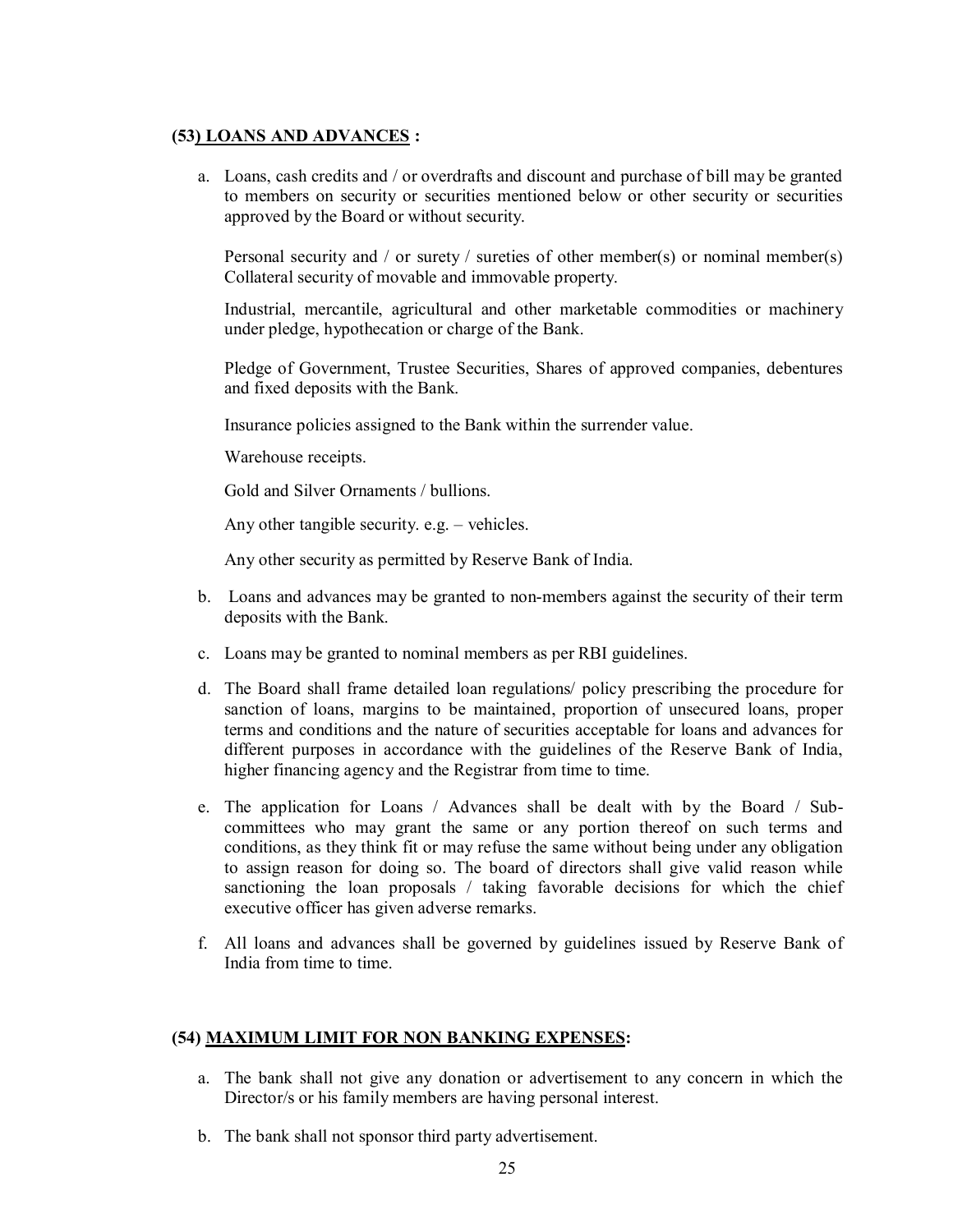- c. For incurring any expenses of social nature, bank shall form a social obligation fund and prepare a separate Rules to distribute the same.
- d. The Bank shall restrict its yearly expenses towards donation, social help etc. within the limit of 1% of the last years declared Net profit.

#### **(55) DISPOSAL OF NET PROFIT :**

The net profit of the Bank shall be calculated and disposed off in accordance with the provisions of the MCS Act, 1960 and Rules framed there under.

- 1) The General body on the recommendations of the Board may appropriate the net profit as under :
	- a. To carry not less than 25% of the net profit to the Reserve Fund.
	- b. To transfer an additional amount not less than 10% of net profit to Reserve Fund for meeting unforeseen losses, subject to availability of Net Profit.
- 2) Subject to such conditions as may be prescribed, the balance of net profit may be utilized for all or any of the following purposes :
	- a. To transfer for payment of dividend to members at the rate decided by the annual general body as per Act & Rules.
	- b. To transfer to election fund equal to the 1/5th amount of the expenses incurred for the preceding election.
	- c. To transfer for contribution to the education fund at the rate of 5% or more but not exceeding 10% of the balance of net profit to be utilized for the education and training of directors, employees and members as may be recommended by the Board of Directors.
	- d. To transfer to investment fluctuations reserve as per RBI guideline.
	- e. To transfer to technological development fund amount not exceeding 10% of the balance of net profit as may be recommended by the Board of Directors.
	- f. Remaining net profit, if any shall be transferred to building fund.

#### **(56) LINKING OF SHARE HOLDING WITH LOAN LIMITS:**

The shareholding of a member in the Bank shall be in the following proportion to his borrowings.

a. 5% of the borrowings if such borrowings are unsecured basis.

- b. 2 .5% of the borrowings in case of secured borrowings.
- c. 2.5% of the borrowings in case of small scale industrial units, of which 1% to be collected initially and the balance 1.5% to be collected in the course of next 2 years.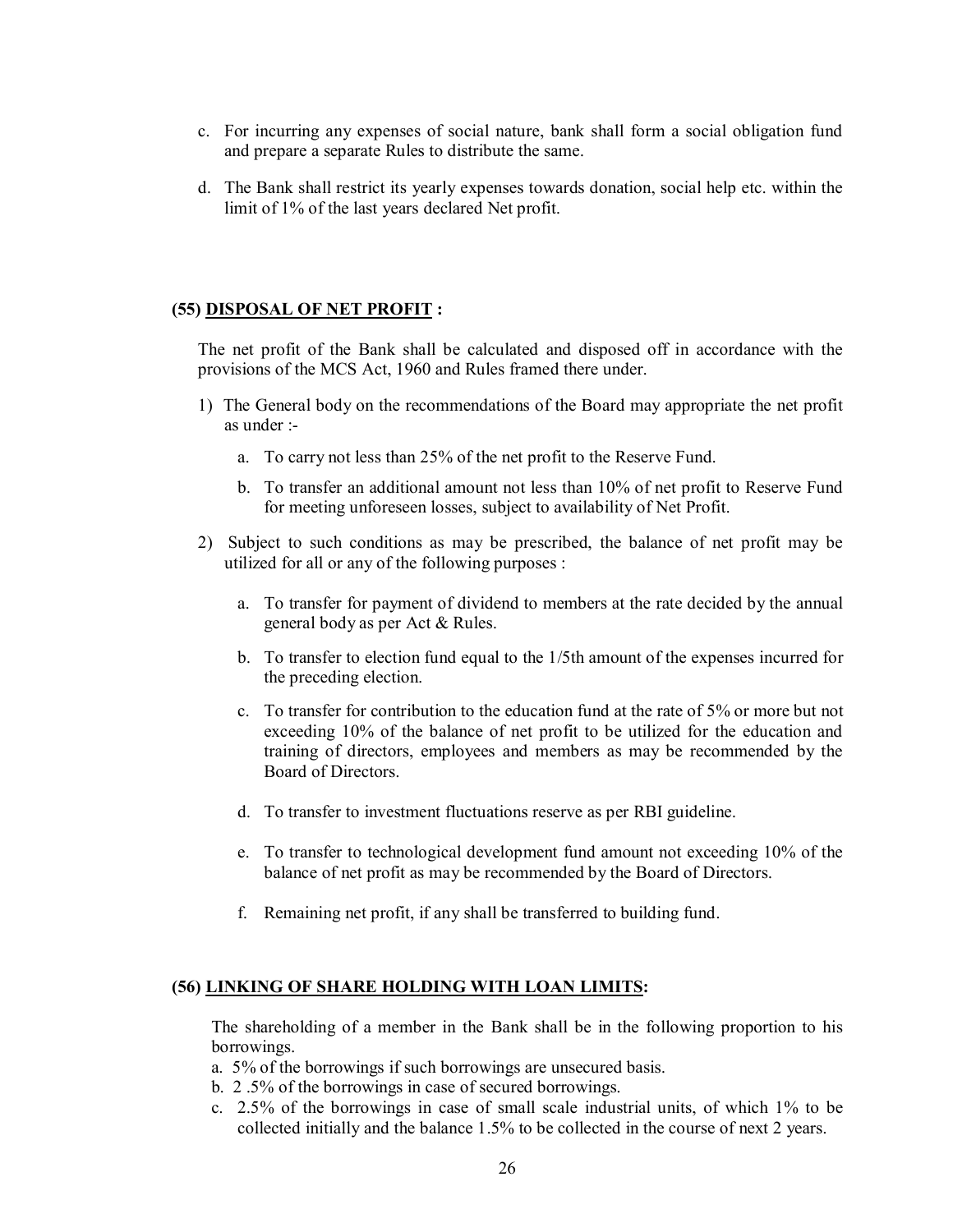Provided that no member shall hold more than 1/5th of the total share capital of the Bank

Provided further that any change in the percentage of the share linking by the Reserve Bank of India shall be binding on the borrower.

Provided further that if the capital adequacy ratio of the bank is more than 12% then the bank shall change the share linking percentage as per guidelines of Reserve Bank of India in case of secured loans.

#### **(57) INVESTMENTS OF FUNDS :**

The Bank may invest or deposit its funds :

- a. In a co-operative Bank, State Co-operative bank, or Central Co-operative Bank,
- b. In any of the securities specified in Section 20 of the Indian Trust Act or
- c. In the shares or securities or assets of a subsidiary institution or any other institution or
- d. In such other mode as may be prescribed or permitted by RBI.

Explanation : Bank means any banking company as defined in the Banking Regulation Act, 1949 an includes ;

The State Bank of India constituted under the State Bank of India Act,1955 and the amendments thereto from time to time.

A subsidiary bank as defined in the State Bank of India (Subsidiary Banks) Act, 1959 and the amendments thereto from time to time.

A nationalized / strong scheduled commercial banks .

A corresponding new bank constituted under the Banking Companies (Acquisition and Transfer of Undertakings) Act, 1970 or a corresponding new bank constituted under the Banking Companies (Acquisition and Transfer of Undertakings) Act, 1980 and the amendments thereto from time to time.

Any Multistate scheduled Co-operative Bank and any other strong scheduled cooperative bank having profit for continuous period of last three years alongwith audit classification with "A" or "B".

#### **(58) RESERVE FUND :**

- a. In addition to the sum prescribed under the Act, Rules and Bye-laws, all admission fees, entrance fees, nominal membership fees, amount of forfeited shares, forfeited dividends and donations shall be carried to the Reserve Fund.
- b. The Reserve Fund shall be separately invested as per Act & Rules.
- c. Bank may utilize an amount from the Reserve Fund for purchase of any assets with the prior permission of The Registrar and as per provisions of the MCS Act & Rules.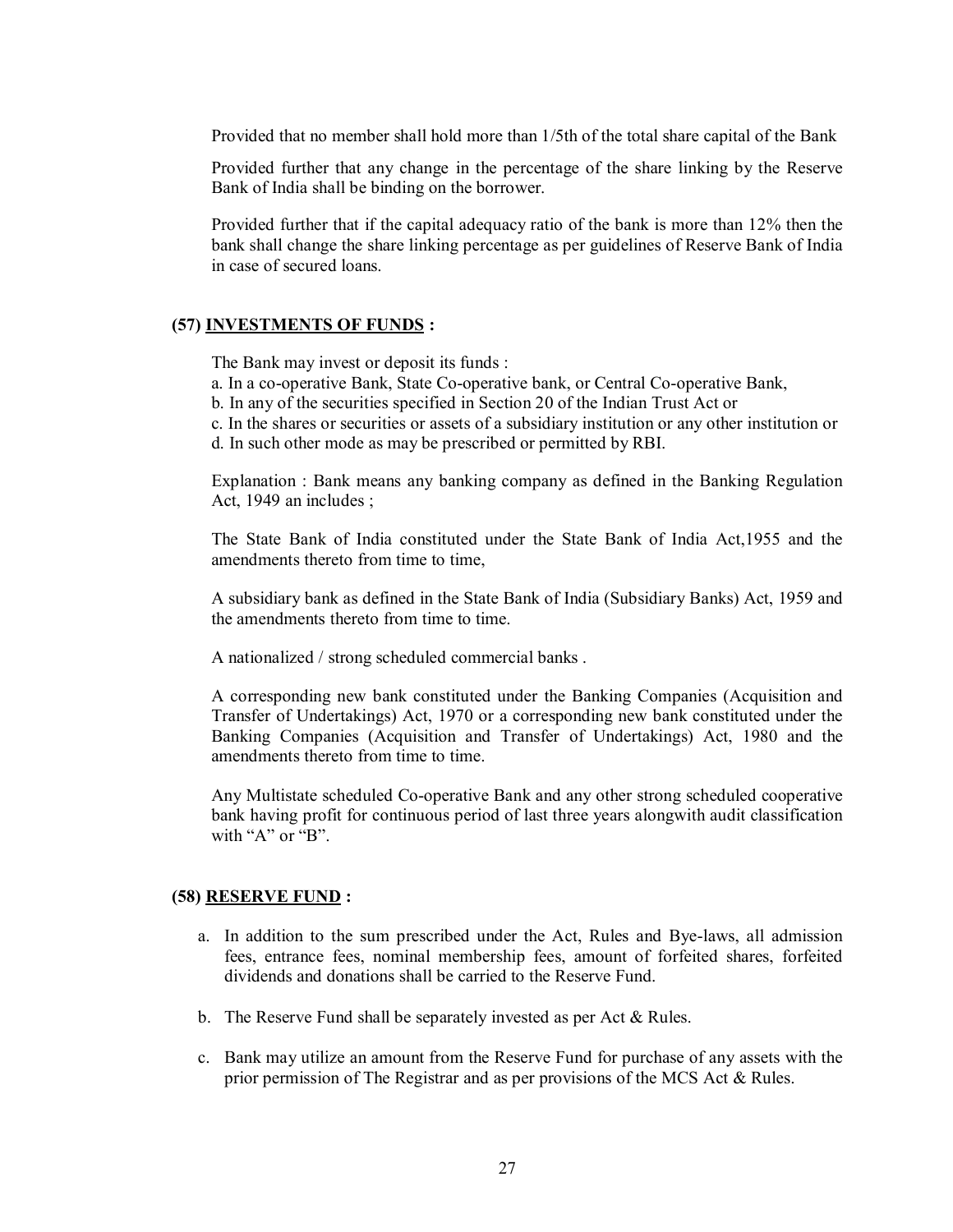# **(59) DIVIDEND :**

- a. The dividend declared shall be paid to the person whose name stands as the registered share holder in the books of the Bank on the 31`st March of the year to which dividend relates.
- b. Dividend shall be proportionate to the amount paid on shares and the period in whole months for which the amount stood to the credit of the shareholder.
- c. Dividend shall be payable at par at the Bank's Head Office as well as at the branch offices.
- d. Any dividend remaining undrawn for three years after having been declared shall be forfeited and shall be carried to the Reserve Fund of the Bank.
- e. The Bank shall distribute the maximum dividend of 15%, when the CRAR is at minimum level as prescribed by RBI time to time for the preceding financial year.

# **(60) ACCOUNTS, RECORDS & AUDIT:**

- a. Accounts & Records shall be maitained in forms prescribed or approved by the registrar & RBI. Any member of the bank may inspect any of the registers or records during office hours in so far as it relates to his own business transactions.
- b. The accounts of the Bank shall be audited by an auditor appointed from the panel of auditors approved by the Registrar, at least once in each year and the remuneration of auditors shall be fixed by the Registrar or the Bank as the case may be.
- c. The appointment of the auditor and his remuneration shall be approved in the General Body Meeting of the Bank. The qualifications / disqualifications, powers, rights and duties of the auditor shall be as prescribed under the Act, and RBI guidelines.

# **(61) COMMON SEAL :**

The Bank shall have a common seal which will remain in the custody of the Chief Executive and shall be affixed in the presence of a Director and the Chief Executive as per specific resolution of the Board of Directors.

# **(62) AMENDMENT TO BYE-LAWS :**

- a. For making any amendments to the Bye-laws of the Bank, 14 days clear notice shall be given to the members of the Bank.
- b. None of these Bye-laws shall be amended, altered or rescinded or any addition to be made thereto except by a vote of the majority consisting of not less than two third of the members present and voting at a General Meeting.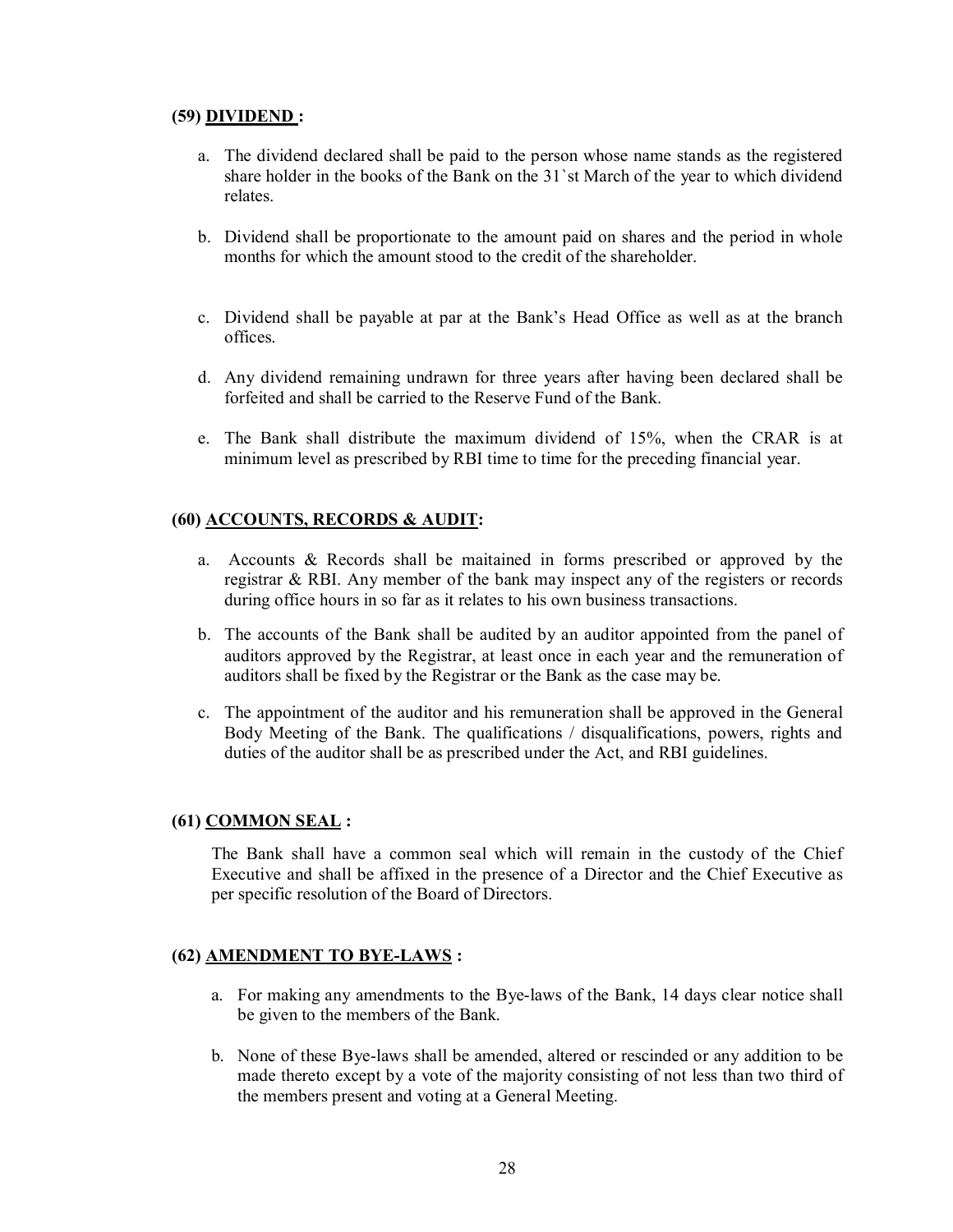c. Any addition amendment, alteration or rescission resolved upon at such meeting shall take effect from the date of receipt of the Registrar's approval in writing.

#### **(63) EDUCATIONAL COURSE FOR MEMBERS :**

The Bank shall organize co-operative educational programs for its members, directors and employees and sufficient funds in this regard shall be earmarked as per requirement.

#### **(64) PROVIDENT FUND**

The Bank shall also maintain a Contributory Provident Fund or contribute equally to the EPF Department as the case may be for the benefits of its employees in accordance with the provisions of the Employees Provident Fund and Miscellaneous Provisions Act, 1952.

#### **(65) SERVICE RULES:**

The Bank shall have service Rules for regulating the service conditions of its employees as formulated and amended by the Board from time to time.

#### **(66) WINDING UP :**

If winding up of the Bank is necessary, it shall be done in accordance with the provisions of the Act and Rules made there under.

## **(67) ASSOCIATION OF EMPLOYEES IN THE MANAGEMENT DECISION MAKING PROCESS :**

The Bank shall devise the procedures through administrative instructions for the association of employees in the management decision making process.

#### **(68) MISCELLANEOUS :**

- 1) The Bank shall become member of the Maharashtra State Coop. Bank and District Central Co-operative Bank. The Bank may be a subscribing member of the following.
	- a. The State Federation of Urban Co-operative Banks;
	- b. The State Association of Urban Co-operative Banks;
	- c. The Regional / District Association of Urban Co-operative Banks;
	- d. The Maharashtra Rajya Sahakari Sangh / the District Co-operative Board;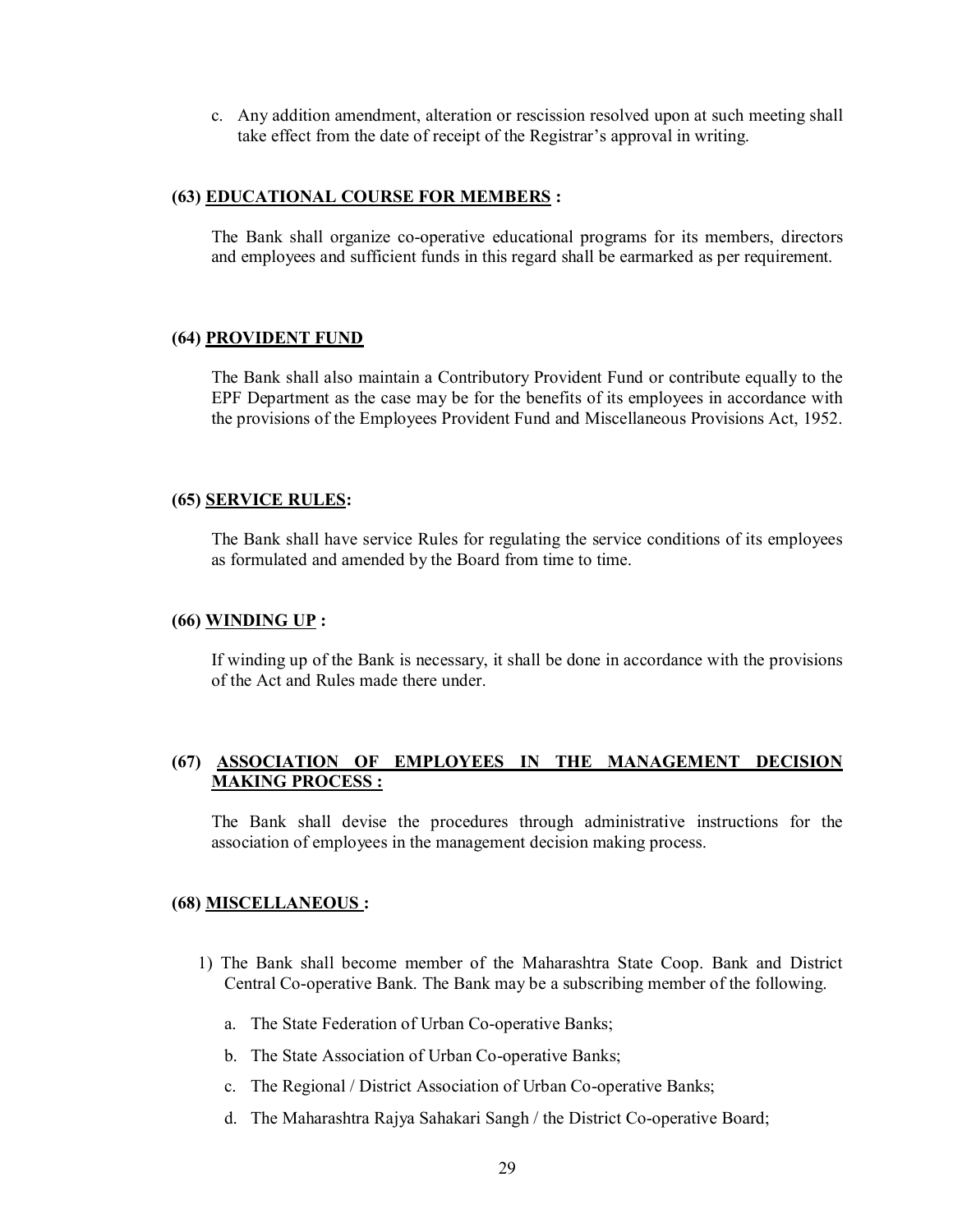- e. Indian Institute of Banking and Finance;
- f. Indian Bank's Association;
- g. National Co-operative Union of India;
- h. National Federation of Urban Co-operative Banks and Credit Societies Ltd.
- i. any other Federation / Associations / Sangh / Board related to the Banking sector.
- 2) No act of the General Body or the Board shall be deemed invalid by reason of any defect in the election of a Member thereof or by reason of any vacancy therein not having been filled in.
	- a. If any doubt arises in the interpretation of the Bye-laws of the Bank, the same shall be referred to the Registrar for his advice and his decision shall be final.
	- b. Execution of Decrees, orders and decisions shall be as per the provisions of Law.
	- c. Appeals and reviews shall be as per the provisions of Law.
	- d. Offence and penalties shall be as per the provisions of Law.
	- e. Filing of returns to the Registrar shall be as per the provision of Law.
	- f. The matters which have not been provided in the above Bye-laws shall be decided in accordance with the provisions of Act and Rules.